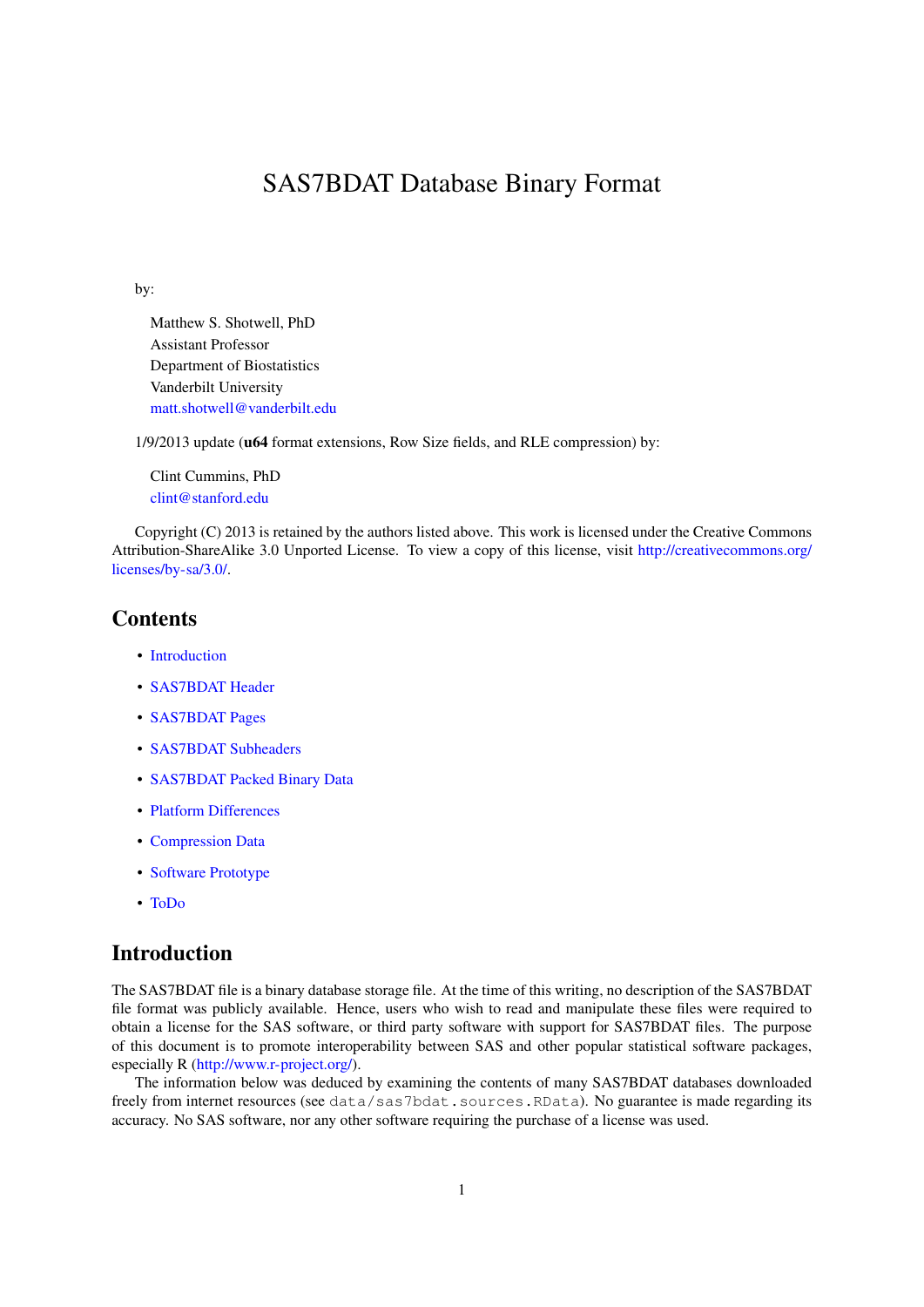SAS7BDAT files consist of binary encoded data. Data files encoded in this format often have the extension '.sas7bdat'. The name 'SAS7BDAT' is not official, but is used throughout this document to refer to SAS database files formatted according to the descriptions below.

There are significant differences in the SAS7BDAT format depending on the operating systems and computer hardware platforms (32bit vs. 64bit). See the section on [platform differences](#page-15-0) for more details. The format described below is sufficient to read the entire collection of test files referenced in data/sas7bdat.sources.RData (i.e. files associated with 32bit and some 64bit builds of SAS for Microsoft Windows, and u64 SAS versions). This includes files created with COMPRESS=CHAR. The format described here is probably not sufficient to write SAS7BDAT format files, due to lingering uncertainties.

The figure below illustrates the overall structure of the SAS7BDAT database. Each file consists of a header (length := HL bytes), followed by PC pages, each of length PL bytes (PC and PL are shorthand for 'page count' and 'page size' respectively, and are used to denote these quantities throughout this document).:

| НL | header  |  |
|----|---------|--|
| РL | page 1  |  |
| РL | page 2  |  |
|    |         |  |
| РL | page PC |  |
|    |         |  |

Throughout this document, hexadecimal digits are denoted with a preceding 'x', binary digits with a preceding 'b', and decimal digits with no preceding character. For example, see the below [table of hexadecimal, decimal,](#page-3-0) [and binary values.](#page-3-0)

# <span id="page-1-0"></span>SAS7BDAT Header

The SAS7BDAT file header contains a binary file identifier (*i.e.*, a magic number), the dataset name, timestamp, the number pages (PC), their size (PL) and a variety of other values that pertain to the database as a whole. The purpose of many header fields remain unknown, but are likely to include specifications for data compression and encryption, password protection, and dates/times of creation and/or modification. Most files encountered encode multi-byte values little-endian (least significant byte first). However, some files have big-endian values. Hence, it appears that multi-byte values are encoded using endianness of the platform where the file was written. See [Platform Differences](#page-15-0) for a table of key test files which differ in several ways.

The *offset table* below describes the SAS7BDAT file header as a sequence of bytes. Information stored in the table is indexed by its byte offset (first column) in the header and its length (second column) in bytes. For example, the field at offset 0 has length 32 bytes. Hence, bytes 0,1,...,31 comprise the data for this field. Byte lengths having the form '%n' should read: 'the number of bytes remaining up to, but not including byte n'. The fourth column gives a shorthand description of the data contained at the corresponding offset. For example, 'int, page size := PL' indicates that the data stored at the corresponding location is a signed integer representing the page size, which we denote PL. The description *????????????* indicates that the meaning of data stored at the corresponding offset is unknown. The third column represents the author's confidence (low, medium, high) in the corresponding offset, length, and description. Each offset table in this document is formatted in a similar fashion. Variables defined in an offset table are sometimes used in subsequent tables.

## Header Offset Table

| offset | length | conf.   | description |
|--------|--------|---------|-------------|
|        | $\sim$ | $\cdot$ | binary,     |
|        | سدت    | high    | number      |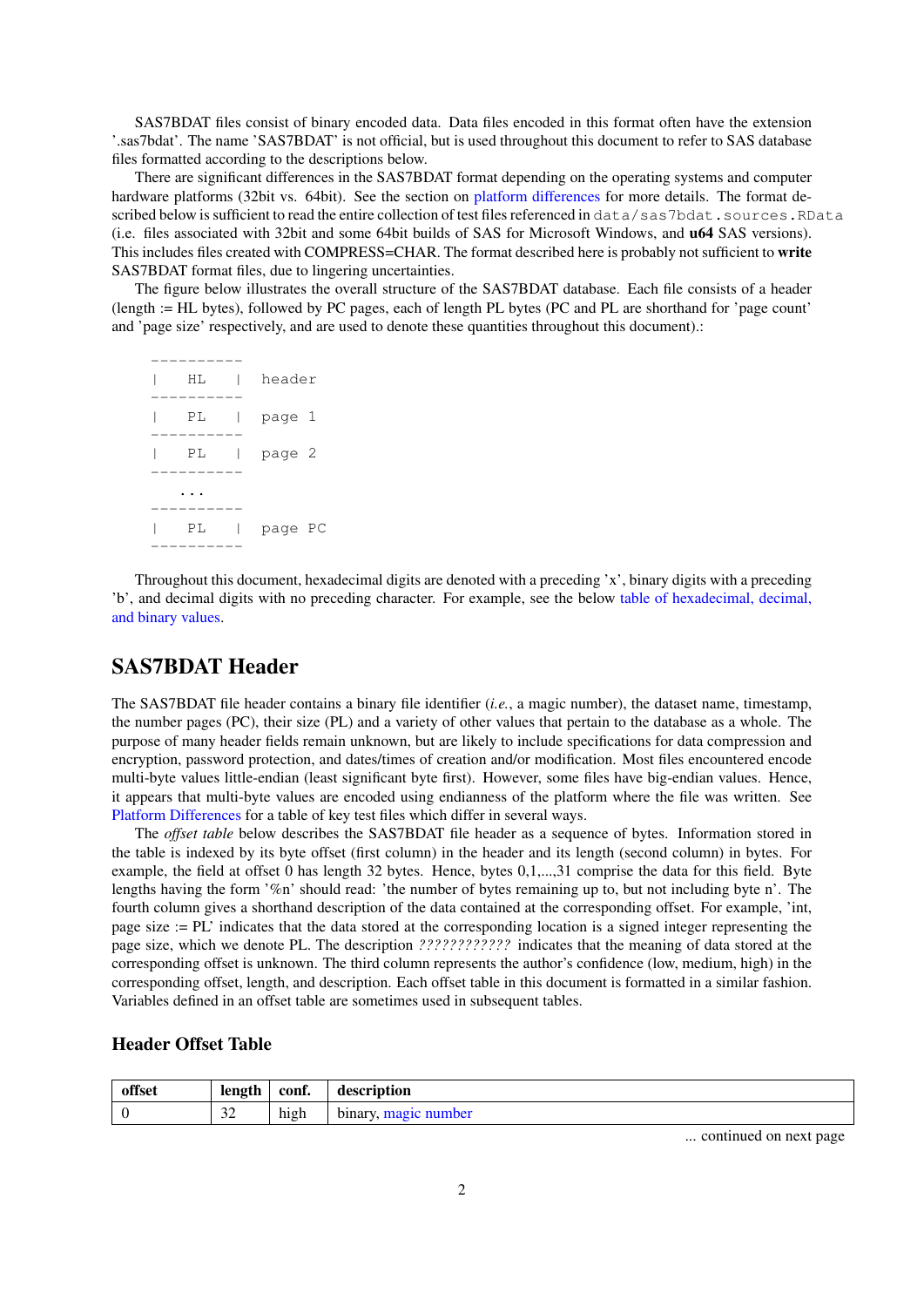| offset          | length         | conf.  | description                                                                                       |  |  |
|-----------------|----------------|--------|---------------------------------------------------------------------------------------------------|--|--|
| 32              | 1              | high   | binary, Alignment: if (byte== $x33$ ) a2=4 else a2=0. <b>u64</b> is true if a2=4 (unix 64         |  |  |
|                 |                |        | bit format).                                                                                      |  |  |
| 33              | 2              | low    | ????????????                                                                                      |  |  |
| 35              | 1              | high   | binary, Alignment if (byte= $=x33$ ) a1=4 else a1=0                                               |  |  |
| 36              | 1              | low    | ????????????                                                                                      |  |  |
| 37              | 1              | high   | int, endianness (x01-little [Intel] x00-big)                                                      |  |  |
| 38              | 1              | low    | ????????????                                                                                      |  |  |
| 39              | $\mathbf{1}$   | medium | ascii, OS type (1-UNIX or 2-WIN). Does not affect format except for the OS<br>strings.            |  |  |
| 40              | 8              | low    | ????????????                                                                                      |  |  |
| 48              | 8              | low    | ?????????????                                                                                     |  |  |
| 56              | 8              | low    | repeat of $32:32+8$                                                                               |  |  |
| 64              | 6              | low    | ?????????????                                                                                     |  |  |
| 70              | 2              | low    | int, Character Encoding                                                                           |  |  |
| 72              | 12             | low    | ?????????????                                                                                     |  |  |
| 84              | 8              | high   | ascii 'SAS FILE'                                                                                  |  |  |
| 92              | 64             | high   | ascii, dataset name                                                                               |  |  |
| 156             | 8              | medium | $\pmb{r}$<br>ascii, file type, e.g. 'DATA                                                         |  |  |
| 164             | a1             | medium | zero padding when a1=4. Aligns the double timestamps below on double word<br>boundaries.          |  |  |
| $164 + a1$      | 8              | high   | double, timestamp, date created, secs since 1/1/60 (for SAS version 8.x and higher)               |  |  |
| $172 + a1$      | 8              | high   | double, timestamp, date modified, secs since 1/1/60 (for SAS version 8.x and<br>higher)           |  |  |
| $180 + a1$      | 16             | low    | ?????????????                                                                                     |  |  |
| $196 + a1$      | 4              | high   | int, length of SAS7BDAT header := HL                                                              |  |  |
| $200 + a1$      | 4              | high   | int, page size $:=$ PL                                                                            |  |  |
| $204 + a1$      | $4+a2$         | high   | int, page count := PC. Length 4 or 8 ( $\mathbf{u64}$ ), henceforth denoted 4 8                   |  |  |
| $208 + a1 + a2$ | 8              | low    | ?????????????                                                                                     |  |  |
| $216 + a1 + a2$ | 8              | high   | ascii, SAS release (e.g. 9.0101M3)                                                                |  |  |
| $224 + a1 + a2$ | 16             | high   | ascii, host (SAS server type, longest observed string has 9 bytes)                                |  |  |
| $240 + a1 + a2$ | 16             | high   | ascii, OS version number (for UNIX, else null)                                                    |  |  |
| $256 + a1 + a2$ | 16             | high   | ascii, OS maker or version (SUN, IBM, sometimes WIN)                                              |  |  |
| $272 + a1 + a2$ | 16             | high   | ascii, OS name (for UNIX, else null)                                                              |  |  |
| $288 + a1 + a2$ | 32             | low    | ????????????                                                                                      |  |  |
| $320 + a1 + a2$ | 4              | low    | int, page sequence signature? (value is close to the value at start of each Page<br>Offset Table) |  |  |
| $324 + a1 + a2$ | $\overline{4}$ | low    | ????????????                                                                                      |  |  |
| $328 + a1 + a2$ | 8              | medium | double, 3rd timestamp, sometimes zero                                                             |  |  |
| $336 + a1 + a2$ | $\%{\rm HL}$   | medium | zeros                                                                                             |  |  |
| 102418192       |                |        | medium Total length of header (8192 for <b>u64</b> ), HL                                          |  |  |

The 8 bytes beginning at offset 32 hold information which affects the offset of the 'release' and 'host' information. In particular:

- 1. The byte at offset 32 defines the u64 (unix 64 bit) file format, which affects many field and header lengths (usually via 4 vs. 8 byte integers).
- 2. The byte at offset 35 controls an offset before the timestamps.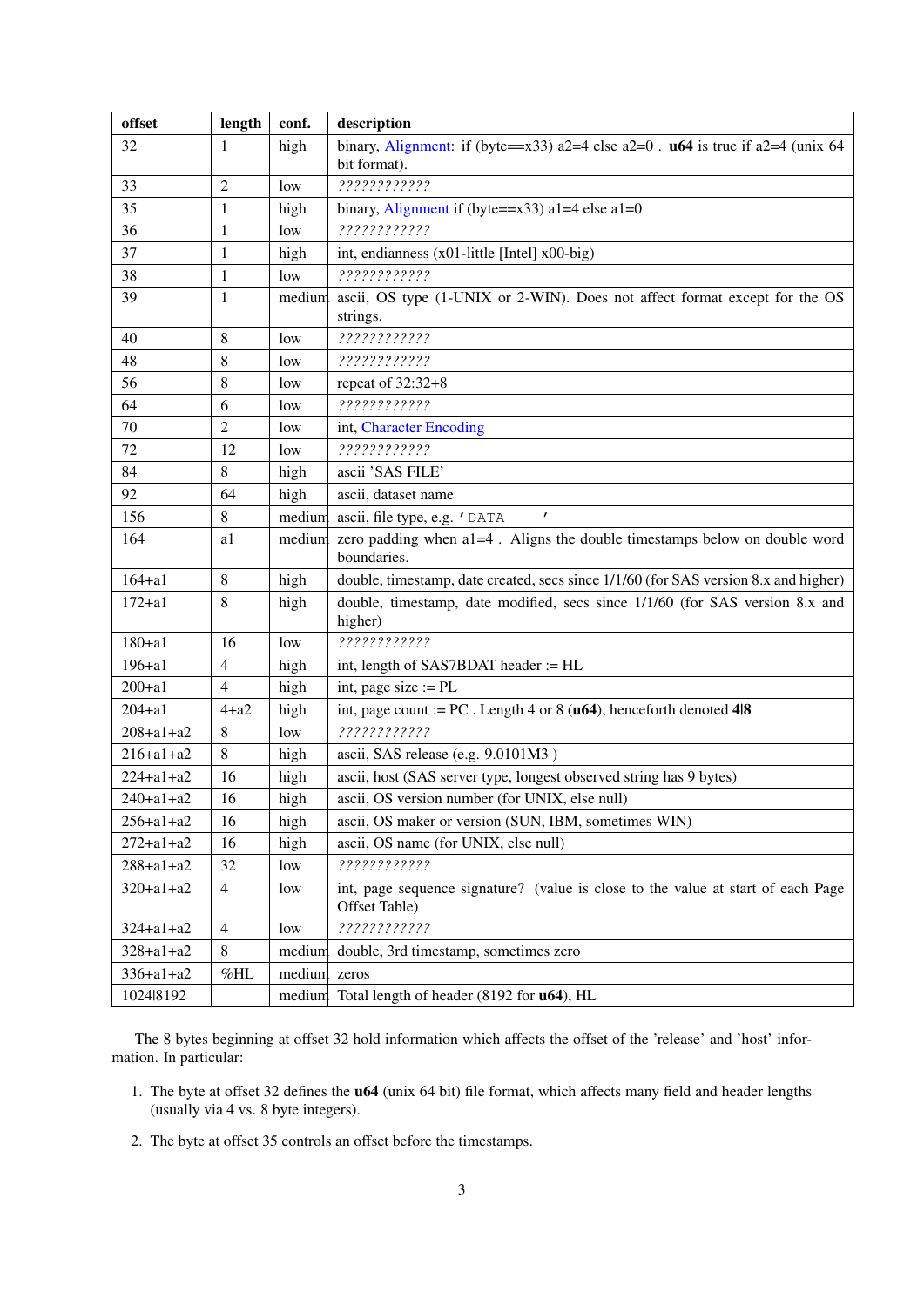- 3. The byte at offset 37 defines byte ordering of ints and doubles (most test files were created on Windows and use Intel byte ordering; little endian).
- 4. The byte at offset 39 appears to distinguish the OS type, where '1' indicates that the file was generated on a UNIX-like system, such as Linux or SunOS, and '2' indicates the file was generated on a Microsoft Windows platform. However, this does not affect any important fields in the file format.

The following table describes some of the possible polymorphisms for the 8 bytes at offset 32. The first field lists the name of the file where the sequence was found (see data/sas7bdat.sources.RData), the second lists the eight byte values (hexadecimal), the third field shows bytes 216-239 in ASCII ('.' represents a non-ASCII character or '0'), and the fourth field lists the SAS7BDAT sub-format.

| filename                                | bytes 32-39                                      | bytes 216-239                                             | format |
|-----------------------------------------|--------------------------------------------------|-----------------------------------------------------------|--------|
| compress_no.sas7bdatx22 x22 x00 x32 x22 | $x01 \times 02 \times 32$                        | 9.0101M3NET_ASRV Windows Intel                            |        |
| compress_yes.sas7bdat22 x22 x00 x32 x22 | x01 x02 x32                                      |                                                           |        |
| lowbwt_i386.sas7bdatx22 x22 x00 x32 x22 | x01 x02 x32                                      | 9.0202M0W32_VSPROWindows Intel                            |        |
| missing_values.sas7bx22tx22 x00 x32 x22 | x01 x02 x32                                      | 9.0202M0W32_VSPROWindows Intel                            |        |
| obs_all_perf_1.sas7bx22tx22 x00 x32 x22 | $x01 \times 02 \times 32$                        |                                                           |        |
| adsl.sas7bdat                           | x22 x22 x00 x33 x33<br>x01 x02 x32               | $\ldots$ . 9.0202M3X64_ESRVWindows x64 Intel              |        |
| eyecarex.sas7bdat                       | x22 x22 x00 x33 x22<br>$x00 \times 02 \times 31$ | $\ldots$ . 9.0000MOWIN   Unix.non-Intel                   |        |
| lowbwt_x64.sas7bdatx22 x22 x00 x33 x33  | x01 x02 x32                                      | $\ldots$ . 9.0202M2X64_VSPRWindows x64 Intel              |        |
| natlterr1994.sas7bdad33 x22 x00 x33 x33 | x00 x02 x31                                      | $\ldots \ldots$ . 9.0101M3Sun $\circ$ 664. Unix non-Intel |        |
| natlterr2006.sas7bdad33 x22 x00 x33 x33 | x00 x02 x31                                      | $\ldots \ldots$ . 9.0101M3Sun $\circ$ 64. Unix non-Intel  |        |
| txzips.sas7bdat                         | x33 x22 x00 x33 x33<br>x01 x02 x31               | $\ldots \ldots$ , 9.0201MOLinux64.Unix Intel              |        |

<span id="page-3-0"></span>The binary representation for the hexadecimal values present in the table above are given below.

| hexadecimal | decimal | binary    |
|-------------|---------|-----------|
| x01         | 001     | b00000001 |
| x02         | 002     | b00000010 |
| x22         | 034     | b00010010 |
| x31         | 049     | b00011001 |
| x32         | 050     | b00011010 |
| x33         | 051     | b00011011 |

#### <span id="page-3-1"></span>Alignment

In files generated by 64 bit builds of SAS, 'alignment' means that all data field offsets containing doubles or 8 byte ints should be a factor of 8 bytes. For files generated by 32 bit builds of SAS, the alignment is 4 bytes. Because [SAS7BDAT Packed Binary Data](#page-14-0) may contain double precision values, it appears that all data rows are 64 bit aligned, regardless of whether the file was written with a 32 bit or 64 bit build of SAS. Alignment of data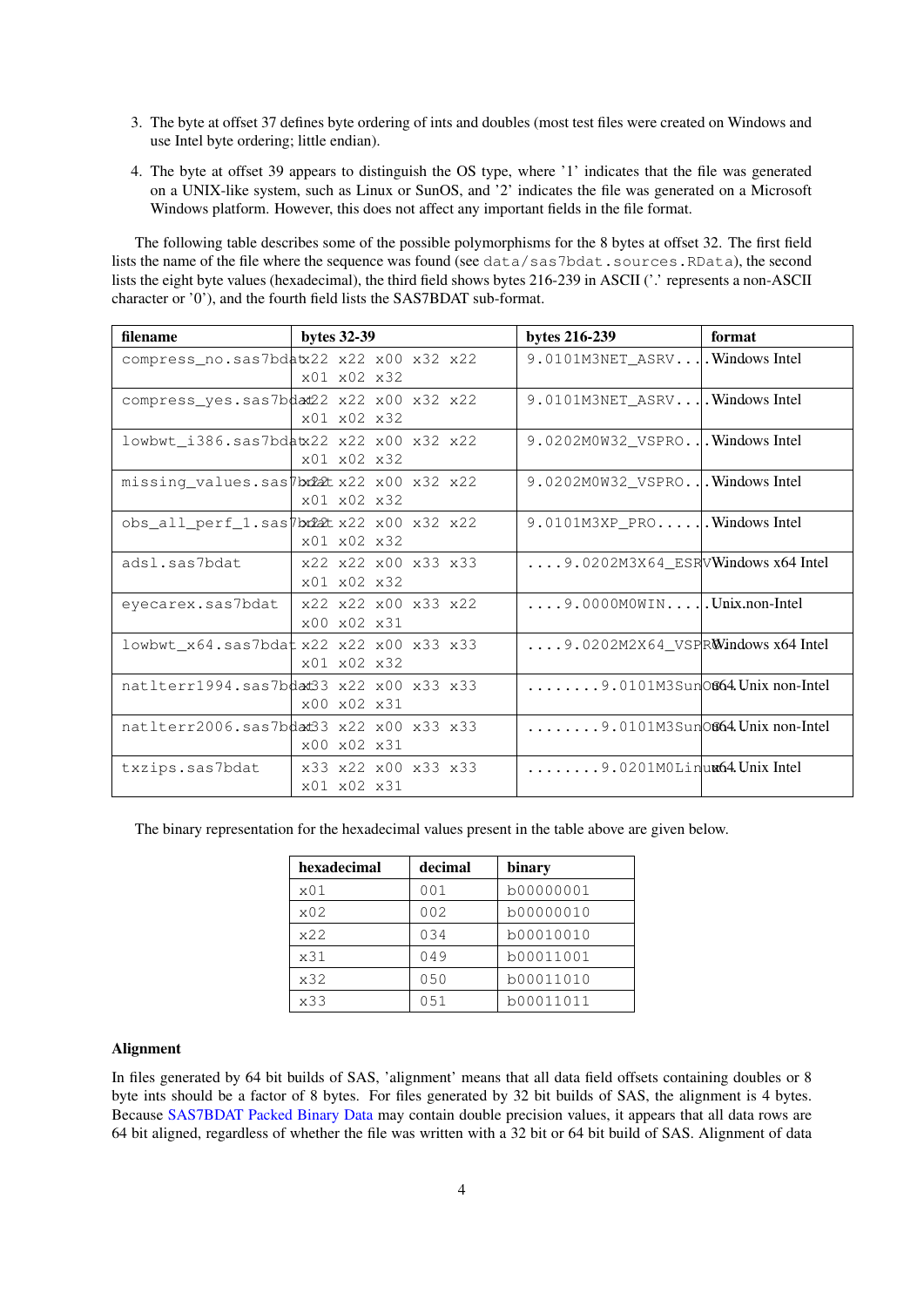structures according to the platform word length (4 bytes for 32 bit, and 8 bytes for 64 bit architectures) facilitates efficient operations on data stored in memory. It also suggests that parts of SAS7BDAT data file format are platform dependent. One theory is that the SAS implementation utilizes a common C or C++ structure or class to reference data stored in memory. When compiled, these structures are aligned according to the word length of the target platform. Of course, when SAS was originally written, platform differences may not have been forseeable. Hence, these inconsistencies may not have been intentional.

#### <span id="page-4-0"></span>Magic Number

The SAS7BDAT magic number is the following 32 byte (hex) sequence.:

x00 x00 x00 x00 x00 x00 x00 x00 x00 x00 x00 x00 xc2 xea x81 x60 xb3 x14 x11 xcf xbd x92 x08 x00 x09 xc7 x31 x8c x18 x1f x10 x11

In all test files except one (not listed in data/sas7bdat.sources.RData), the magic number above holds. The one anomalous file has the following magic number:

| x00 x00 x00 x00 |  | x00 x00 x00 x00 |  |  |
|-----------------|--|-----------------|--|--|
| x00 x00 x00 x00 |  | x00 x00 x00 x00 |  |  |
| x00 x00 x00 x00 |  | x00 x00 x00 x00 |  |  |
| x00 x00 x00 x00 |  | x18 x1f x10 x11 |  |  |

In addition, the anomalous file is associated with the SAS release "3.2TK". Indeed, this file may not have been written by SAS. Otherwise, the anomalous file appears to be formatted similarly to other test files.

#### <span id="page-4-1"></span>Character Encoding

The integer (one or two bytes) at header offset 70 (bytes) indicates the character encoding of string data. The table below lists the values that are known to occur and the associated character encoding.

| bytes 70-72 | <b>SAS</b> name | iconv name      |
|-------------|-----------------|-----------------|
| $\theta$    | (Unspecified)   | (Unspecified)   |
| 20          | $utf-8$         | UTF-8           |
| 28          | us-ascii        | <b>US-ASCII</b> |
| 29          | latin1          | ISO-8859-1      |
| 30          | latin2          | ISO-8859-2      |
| 31          | latin3          | ISO-8859-3      |
| 34          | arabic          | ISO-8859-6      |
| 36          | hebrew          | ISO-8859-8      |
| 39          | thai            | ISO-8859-11     |
| 40          | latin5          | ISO-8859-9      |
| 60          | wlatin2         | WINDOWS-1250    |
| 61          | wcyrillic       | WINDOWS-1251    |
| 62          | wlatin1         | WINDOWS-1252    |
| 63          | wgreek          | WINDOWS-1253    |
| 64          | wturkish        | WINDOWS-1254    |
| 65          | whebrew         | WINDOWS-1255    |
| 66          | warabic         | WINDOWS-1256    |
| 119         | euc-tw          | <b>EUC-TW</b>   |
| 123         | big5            | $BIG-5$         |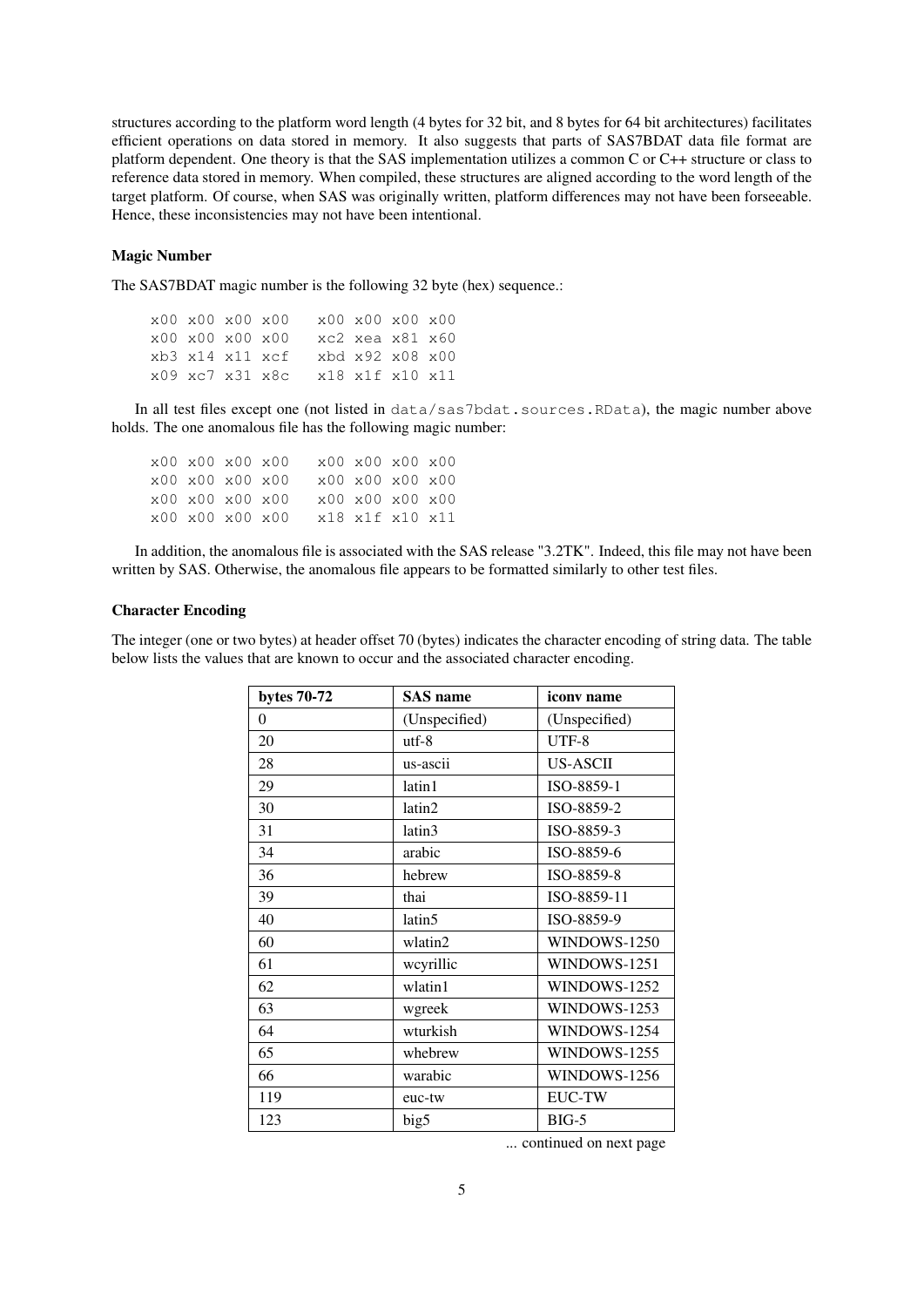| bytes $70-72$ | <b>SAS</b> name | <i>iconv</i> name |
|---------------|-----------------|-------------------|
| 125           | euc-cn          | EUC-CN            |
| 134           | $euc-p$         | EUC-JP            |
| 138           | shift-jis       | <b>SHIFT-JIS</b>  |
| 140           | euc-kr          | EUC-KR            |

When the encoding is unspecified, the file uses the encoding of the SAS session that produced it (usually Windows-1252).

# <span id="page-5-0"></span>SAS7BDAT Pages

Following the SAS7BDAT header are pages of data. Each page can be one of (at least) four types. The first three are those that contain meta-information (e.g. field/column attributes), packed binary data, or a combination of both. These types are denoted 'meta', 'data', and 'mix' respectively. Meta-information is required to correctly interpret the packed binary information. Hence, this information must be parsed first. In test files, 'meta' and 'mix' pages always precede 'data' pages. In some test data files, there is a fourth page type, denoted 'amd' which appears to encode additional meta information. This page usually occurs last, and appears to contain amended meta information.

The [page offset table](#page-5-1) below describes each page type. Byte offsets appended with one of '(meta/mix)', '(mix)', or '(data)' indicate that the corresponding length and description apply only to pages of the listed type. Provisionally, the internal structure of the 'amd' page type is considered identical to the 'meta' page type.

| offset         | length         | conf.  | description                                                  |
|----------------|----------------|--------|--------------------------------------------------------------|
| $\theta$       | $\overline{4}$ | low    | int, page sequence signature?                                |
| $\overline{4}$ | 12 28          | low    | ???????????? length 12 or 28 (u64)                           |
| B              | 2              | medium | int, bit field page type := _PGTYPE; $B = 16132$             |
| $B+2$          |                | medium | int, data block count $:= BC$                                |
| $B+4$          | 2              | medium | int, subheader pointers count := $SC \le BC$                 |
| $B+6$          | 2              | low    | ?????????????                                                |
| $B+8$          | $SC*SL$        | medium | SC subheader pointers, $SL = 12124$                          |
| $B+8+SC*SL$    | DL             | medium | if NRD>0, 8 byte alignment; DL = $(B+8+SC*SL+7)$ % 8 $*$ 8   |
| $B+8+SC*SL+DL$ | $RC^*RL'$      | medium | SAS7BDAT packed binary data data row count := $RC = (BC-SC)$ |
|                | $\%$ 'PL '     | medium | subheader data and/or filler; $C = (B+8+SC*SL+DL+RC*RL)$     |

## <span id="page-5-1"></span>Page Offset Table

### <span id="page-5-2"></span>Page Type

| <b>PGTYPE</b> name |      | subheaders   | uncompressed row data (after subhead- | compressed row data (in subhead- |
|--------------------|------|--------------|---------------------------------------|----------------------------------|
|                    |      |              | ers)                                  | ers)                             |
| $\overline{0}$     | meta | yes (SC>0)   | $no(BC=SC)$                           | yes                              |
| 256                | data | $no(SC=0)$   | $ves (RC=BC)$                         | no                               |
| 512                | mix  | yes $(SC>0)$ | $yes (RC=BC-SC)$                      | no                               |
| 1024               | amd  | yes?         | yes?                                  | no?                              |
| 16384              | meta | yes $(SC>0)$ | $no(BC=SC)$                           | yes                              |
| $-28672$           | comp | no           | no                                    | no                               |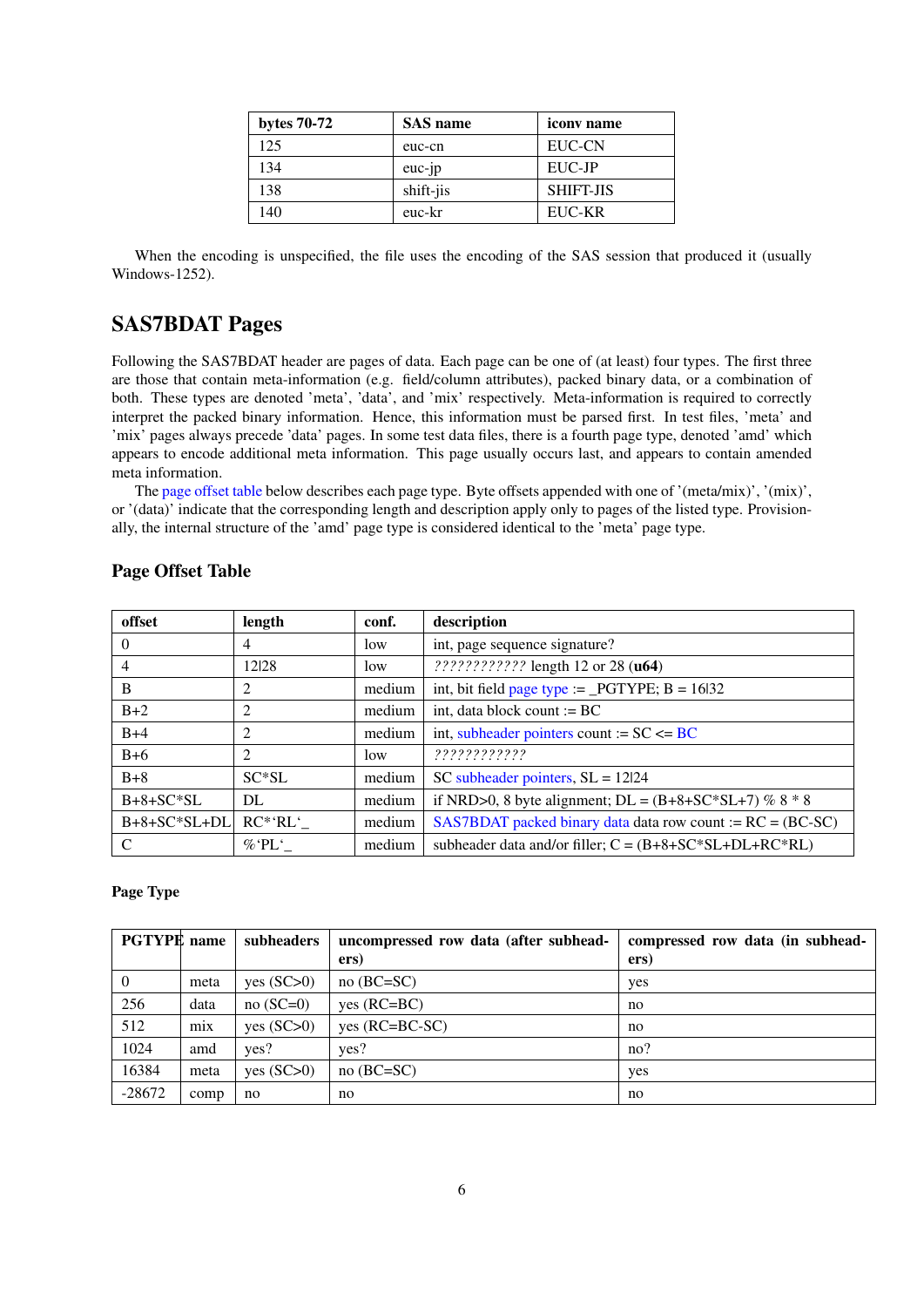There are at least four page types 'meta', 'data', 'mix', and 'amd'. These types are encoded in the most significant byte of a two byte bit field at page offset 16|32. If no bit is set, the following page is of type 'meta'. If the first, second, or third bits are set, then the page is of type 'data', 'mix', or 'amd', respectively. Hence, if the two bytes are interpreted as an unsigned integer, then the 'meta', 'data', 'mix', and 'amd' types correspond to 0, 256, 512, and 1024, respectively. In compressed files, other bits (and sometimes multiple bits) have been set (e.g.,  $1 \leq 16$  |  $1 \leq 13$ , which is -28672 signed, or 36864 unsigned). However, the pattern is unclear.

If a page is of type 'meta', 'mix', or 'amd', data beginning at offset byte 24|40 are a sequence of SC SL-byte [subheader pointers,](#page-6-0) which point to an offset farther down the page. [SAS7BDAT Subheaders](#page-7-0) stored at these offsets hold meta information about the database, including the column names, labels, and types. If a page is of type 'mix', then packed binary data begin at the next 8 byte boundary following the last subheader pointer. In this case, the data begin at offset B+8+SC\*SL+DL, where  $DL = (B+8+SC*SL+PL+7)$  % 8  $*$  8, and '%' is the modulo operator.

If a page is of type 'data', then packed binary data begin at offset 24|40.

The 'comp' page was observed as page 2 of the compress yes.sas7bdat test file (not distributed with the sas7bdat package). It has BC and SC fields, but no subheader pointers. It contains some initial data and 2 tables. The first table has many rows of length 24; its purpose is unknown. The second table has one entry per data page with the page number and the number of data rows on the page for SC pages. It could be used to access a particular row without reading all preceding data pages.

#### <span id="page-6-0"></span>Subheader Pointers

The subheader pointers encode information about the offset and length of subheaders relative to the beginning of the page where the subheader pointer is located. The purpose of the last four bytes of the subheader pointer are uncertain, but may indicate that additional subheader pointers are to be found on the next page, or that the corresponding subheader is not crucial.

| offset | length | conf.  | description                                       |
|--------|--------|--------|---------------------------------------------------|
| 0      | 418    | high   | int, offset from page start to subheader          |
| 4 8    | 4 8    | high   | int, length of subheader $:= QL$                  |
| 8116   |        | medium | int, compression $:=$ COMP                        |
| 9117   |        | low    | int, subheader type $:=$ ST                       |
| 1018   | 216    | low    | zeroes                                            |
| 12 24  |        | high   | Total length of subheader pointer 12l24 (u64), SL |

QL is sometimes zero, which indicates that no data is referenced by the corresponding subheader pointer. When this occurs, the subheader pointer may be ignored.

| <b>COMP</b> | description                               |
|-------------|-------------------------------------------|
|             | uncompressed                              |
|             | truncated (ignore data)                   |
|             | RLE compressed row data with control byte |

| -ST | subheaders                                                                             |
|-----|----------------------------------------------------------------------------------------|
|     | Row Size, Column Size, Subheader Counts, Column Format and Label, in Uncompressed file |
|     | Column Text, Column Names, Column Attributes, Column List                              |
|     | all subheaders (including row data), in Compressed file.                               |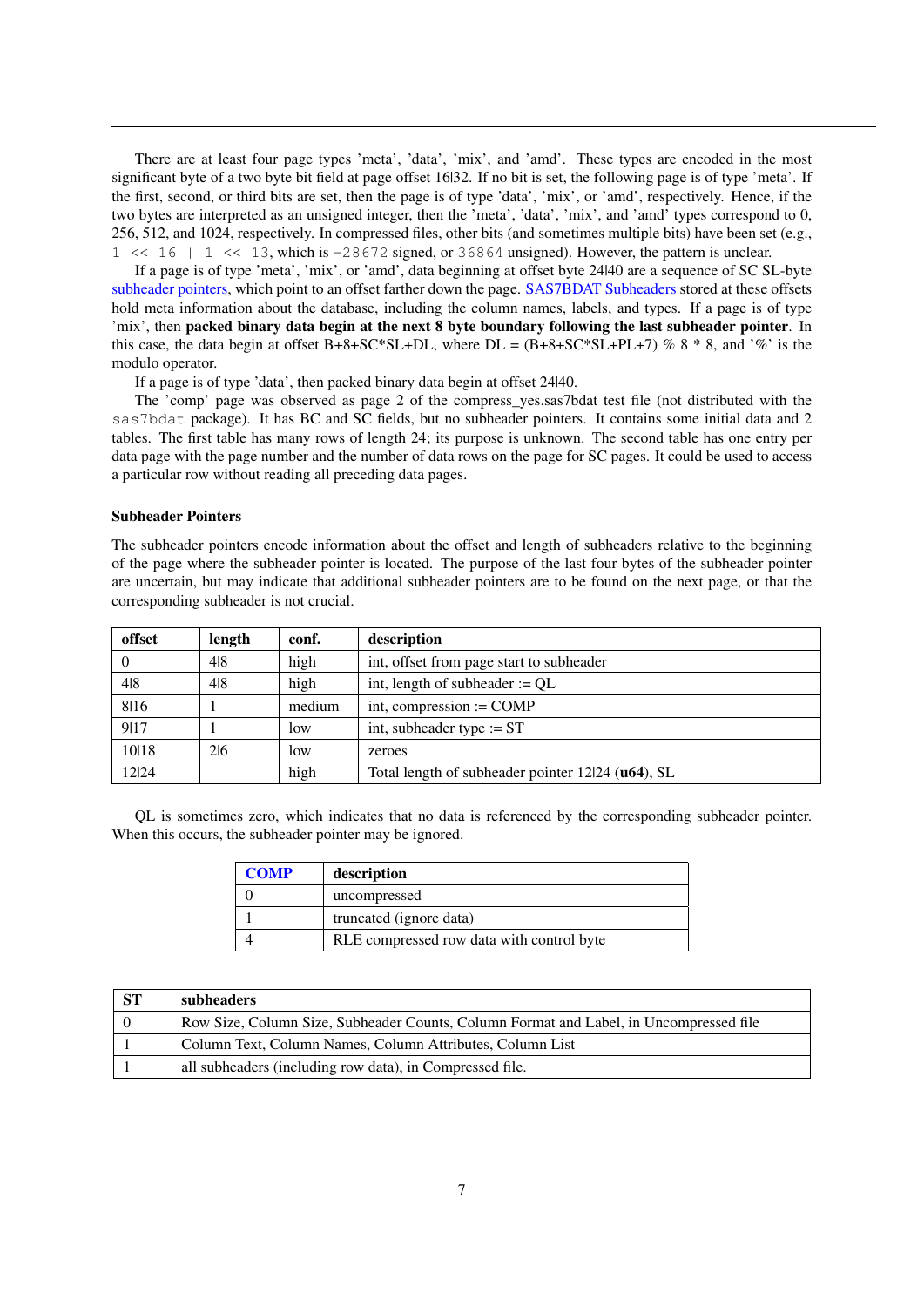# <span id="page-7-0"></span>SAS7BDAT Subheaders

Subheaders contain meta information regarding the SAS7BDAT database, including row and column counts, column names, labels, and types. Each subheader is associated with a four- or eight-byte 'signature' (u64) that identifies the subheader type, and hence, how it should be parsed.

## <span id="page-7-1"></span>Row Size Subheader

The row size subheader holds information about row length (in bytes), their total count, and their count on a page of type 'mix'. Fields at offset 28|56 and higher are not needed to read the file, but are documented here for completeness. The four test files used for example data in the higher fields are eyecarex.sas7bdat, acadindx.sas7bdat, natlterr1994.sas7bdat, txzips.sas7bdat (non-Intel/Intel x regular/u64).

| offset  | length         | conf.         | description                                                                                                    |  |  |
|---------|----------------|---------------|----------------------------------------------------------------------------------------------------------------|--|--|
| 0       | 4 8            | high          | binary, signature xF7F7F7F7lxF7F7F7F700000000                                                                  |  |  |
| 4 8     | 16 32          | low           | ?????????????                                                                                                  |  |  |
| 20140   | 4 8            | high          | int, row length (in bytes) $:=$ RL                                                                             |  |  |
| 24 48   | 4 8            | high          | int, total row count $:=$ TRC                                                                                  |  |  |
| 28156   | 8116           | low           | ?????????????                                                                                                  |  |  |
| 36 72   | 4 8            |               | medium int, number of Column Format and Label Subheader on first page where they appear<br>$:=$ NCFL1          |  |  |
| 40180   | 4 8            |               | medium int, number of Column Format and Label Subheader on second page where they<br>appear (or $0$ ) := NCFL2 |  |  |
| 44188   | 8116           | low           | ????????????                                                                                                   |  |  |
| 52 104  | 4 8            |               | medium int, page size, equals PL                                                                               |  |  |
| 56 112  | 4 8            | low           | ????????????                                                                                                   |  |  |
| 60 120  | 4 8            |               | medium int, max row count on "mix" page := MRC                                                                 |  |  |
| 64 128  | 8116           |               | medium sequence of 8116 FF, end of initial header                                                              |  |  |
| 72 144  | 148 296        | medium zeroes |                                                                                                                |  |  |
| 2201440 | $\overline{4}$ | low           | int, page sequence signature (equals current page sequence signature)                                          |  |  |
| 224 444 | 40168          | low           | zeroes                                                                                                         |  |  |
| 264 512 | 4 8            | low           | int, value 1 observed in 4 test files                                                                          |  |  |
| 268 520 | $\overline{2}$ | low           | int, value 2 observed                                                                                          |  |  |
| 2701522 | 2 6            | low           | zeroes (pads length of 3 fields to 8/16)                                                                       |  |  |
| 2721528 | 4 8            |               | medium int, number of pages with subheader data := NPSHD                                                       |  |  |
| 2761536 | $\overline{2}$ |               | medium int, number of subheaders with positive length on last page with subheader data :=<br><b>NSHPL</b>      |  |  |
| 2781538 | 2 6            | low           | zeroes                                                                                                         |  |  |
| 2801544 | 418            | low           | int, values equal to NPSHD observed                                                                            |  |  |
| 2841552 | $\overline{2}$ | low           | int, values equal to NSHPL+2 observed                                                                          |  |  |
| 2861554 | 216            | low           | zeroes                                                                                                         |  |  |
| 2881560 | 4 8            |               | medium int, number of pages in file, equals PC                                                                 |  |  |
| 2921568 | $\overline{2}$ | low           | int, values 22,26,9,56 observed                                                                                |  |  |
| 2941570 | 216            | low           | zeroes                                                                                                         |  |  |
| 2961576 | 4 8            | low           | int, value 1 observed                                                                                          |  |  |
| 3001584 | $\overline{2}$ | low           | int, values 7l8 observed                                                                                       |  |  |
| 3021586 | 216            | low           | zeroes                                                                                                         |  |  |
| 304 592 | 40180          | low           | zeroes                                                                                                         |  |  |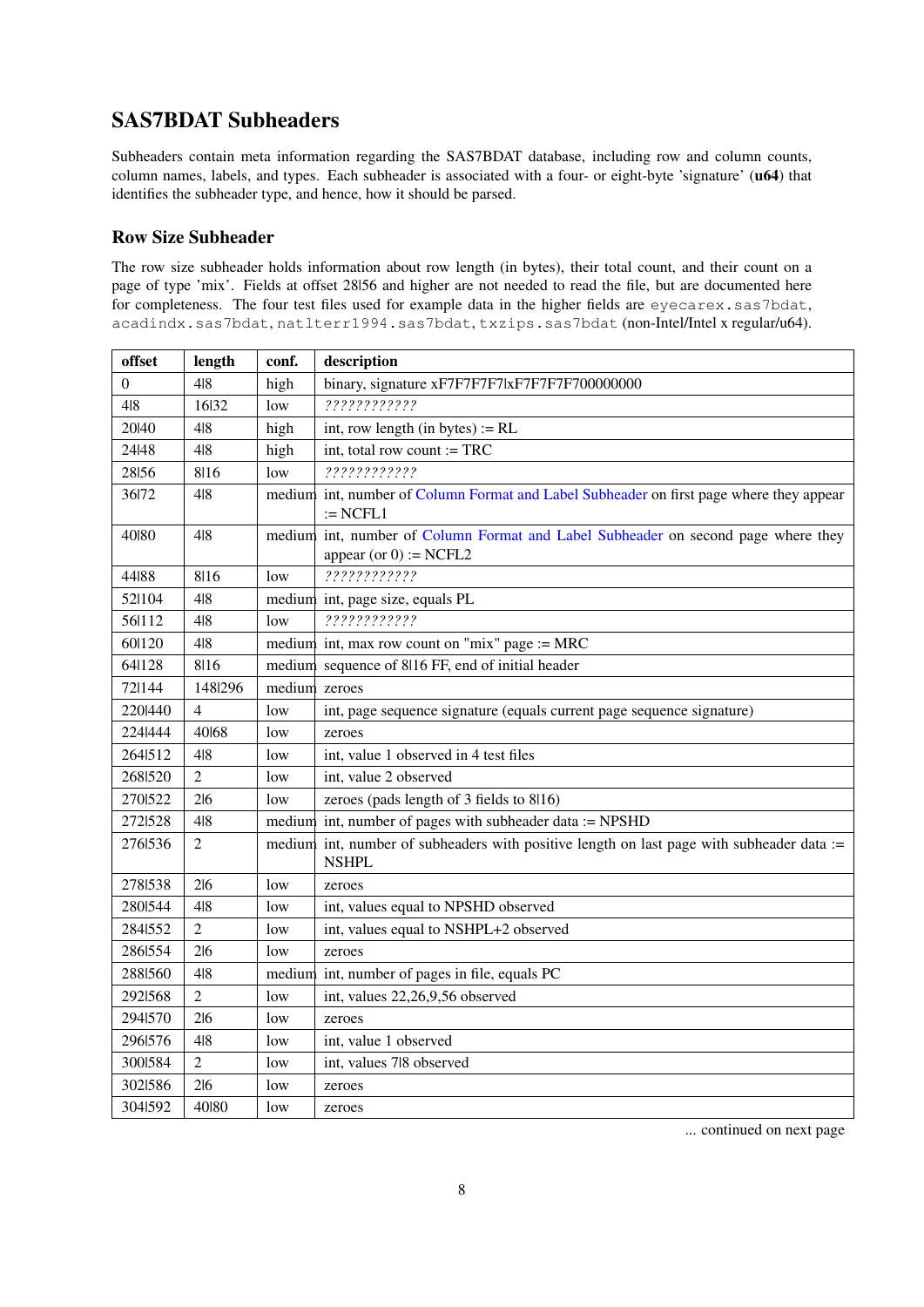| offset  | length         | conf.           | description                                                                           |  |  |
|---------|----------------|-----------------|---------------------------------------------------------------------------------------|--|--|
| 3441672 | $\overline{2}$ | low             | int, value 0                                                                          |  |  |
| 3461674 | $\overline{2}$ | low             | int, values 018                                                                       |  |  |
| 3481676 | $\overline{2}$ | low             | int, value 4                                                                          |  |  |
| 3501678 | $\overline{2}$ | low             | int, value 0                                                                          |  |  |
| 3521680 | $\overline{2}$ | low             | int, values 12,32l0                                                                   |  |  |
| 3541682 | $\overline{2}$ | low             | int, length of Creator Software string := LCS                                         |  |  |
| 3561684 | $\overline{2}$ | low             | int, value 0                                                                          |  |  |
| 3581686 | $\overline{2}$ | low             | int, value 20                                                                         |  |  |
| 3601688 | $\overline{2}$ | low             | int, value of 8 indicates MXNAM and MXLAB valid := IMAXN                              |  |  |
| 3621690 | 8              | low             | zeroes                                                                                |  |  |
| 3701698 | $\overline{2}$ | low             | int, value 12                                                                         |  |  |
| 3721700 | $\overline{2}$ | low             | int, value 8                                                                          |  |  |
| 3741702 | $\overline{2}$ | low             | int, value 0                                                                          |  |  |
| 3761704 | $\overline{2}$ | low             | int, value 28                                                                         |  |  |
| 3781706 | $\overline{2}$ | 1 <sub>ow</sub> | int, length of Creator PROC step name := LCP                                          |  |  |
| 3801708 | 36             | low             | zeroes                                                                                |  |  |
| 416 744 | $\overline{2}$ | low             | int, value 4                                                                          |  |  |
| 4181746 | $\overline{2}$ | low             | int, value 1                                                                          |  |  |
| 4201748 | $\overline{2}$ | low             | int, number of Column Text subheaders in file := NCT                                  |  |  |
| 4221750 | $\overline{2}$ | low             | int, max length of column names := MXNAM (see IMAXN)                                  |  |  |
| 4241752 | $\overline{2}$ | low             | int, max length of column labels := MXLAB (see IMAXN)                                 |  |  |
| 4261754 | 12             | low             | zeroes                                                                                |  |  |
| 4381766 | $\overline{2}$ | medium          | int, number of data rows on a full page INT[(PL - 24 / 40)/RL]; 0 for compressed file |  |  |
| 4401768 | 27             | low             | zeroes                                                                                |  |  |
| 4671795 | 1              | low             | int, bit field, values 1,5                                                            |  |  |
| 4681796 | 12             | low             | zeroes                                                                                |  |  |
| 4801808 |                |                 | medium Total length of subheader, QL                                                  |  |  |

## <span id="page-8-0"></span>Column Size Subheader

The [column size subheader](#page-8-0) holds the number of columns (variables).

| offset | length | conf.  | description                                   |
|--------|--------|--------|-----------------------------------------------|
|        | 418    | high   | binary, signature xF6F6F6F6lxF6F6F6F600000000 |
| 418    | 418    | high   | int, number of columns $:= NCOL$              |
| 8116   | 418    | low    | 222222222222 usually zeroes                   |
| 12124  |        | medium | Total length of subheader, QL                 |

# Subheader Counts Subheader

This subheader contains information on the first and last appearances of at least 7 common subheader types. Any of these subheaders may appear once or more. Multiple instances of a subheader provide information for an exclusive subset of columns. The order in which data is read from multiple subheaders corresponds to the reading order (left to right) of columns. The structure of this subheader was deduced and reported by Clint Cummins.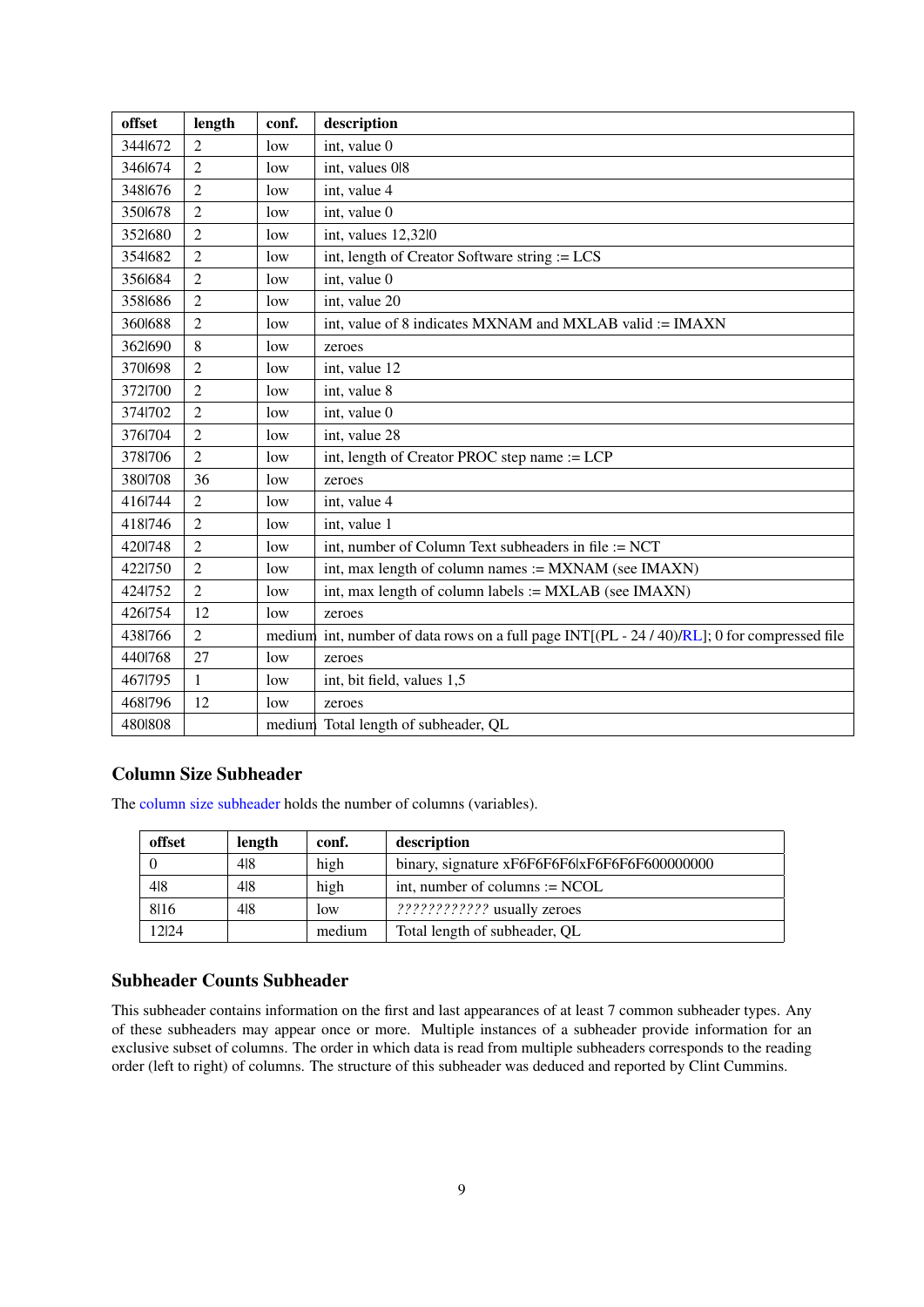| offset  | length  | conf.  | description                                                     |  |
|---------|---------|--------|-----------------------------------------------------------------|--|
| 0       | 418     | high   |                                                                 |  |
| 4 8     | 418     | low    | int, length or offset, usually $>= 48$                          |  |
| 8116    | 418     | low    | int, usually 4                                                  |  |
| 12 24   |         | low    | int, usually 7 (number of nonzero SCVs?)                        |  |
| 1426    | 50194   | low    | ????????????                                                    |  |
| 64 120  | 12*LSCV | medium | 12 subheader count vectors, length $:=$ LSCV = 20140 bytes each |  |
| 3041600 |         | medium | Total length of subheader, OL                                   |  |

#### <span id="page-9-0"></span>Subheader Count Vectors

The subheader count vectors encode information for each of 4 common subheader types, and potentially 12 total subheader types.

| offset   | length         | conf.  | description                                             |  |
|----------|----------------|--------|---------------------------------------------------------|--|
| $\Omega$ | 418            | high   | int, signature (see list below)                         |  |
| 4 8      | 4 8            | medium | int, page where this subheader first appears $:=$ PAGE1 |  |
| 8116     | $\mathfrak{D}$ | medium | int, position of subheader pointer in PAGE1 := $LOC1$   |  |
| 1018     | 216            | low    | ???????????? zero padding                               |  |
| 12 24    | 48             | medium | int, page where this subheader last appears := PAGEL    |  |
| 1632     | $\overline{c}$ | medium | int, position of subheader pointer in PAGEL := LOCL     |  |
| 1834     | 216            | low    | ???????????? zero padding                               |  |
| 20140    |                | medium | Total length of subheader count vector, LSCV            |  |

The LOC1 and LOCL give the positions of the corresponding subheader pointer in PAGE1 and PAGEL, respectively. That is, if there are SC subheader pointers on page PAGE1, then the corresponding subheader pointer first occurs at the LOC1'th position in this array, enumerating from 1. If PAGE1=0, the subheader is not present. If PAGE1=PAGEL and LOC1=LOCL, the subheader appears exactly once. If PAGE1!=PAGEL or LOC1!=LOCL, the subheader appears 2 or more times. In all test files, PAGE1 <= PAGEL, and the corresponding subheaders appear only once per page. The variable [NCT](#page-0-1) in the [Row Size Subheader](#page-7-1) should be used to ensure that all Column Text subheaders are located (and to avoid scanning through all pages in the file when all subheaders are already located).

The first 7 binary signatures in the [Subheader Count Vectors](#page-9-0) array are always:

| signature | description          |
|-----------|----------------------|
| -4        | Column Attributes    |
| $-3$      | Column Text          |
| $-1$      | <b>Column Names</b>  |
| $-2$      | Column List          |
| $-5$      | unknown signature #1 |
| $-6$      | unknown signature #2 |
| -7        | unknown signature #3 |

The remaining 5 out of 12 signatures are zeros in the observed source files. Presumably, these are for subheaders not yet defined, or not present in the collection of test files.

A [Column Format and Label Subheader](#page-11-0) may appear on multiple pages, but are not indexed in Subheader Counts. The variables NCFL1 and NCFL2 in the [Row Size subheader](#page-7-1) may be helpful if you want to know in advance if these appear across multiple pages.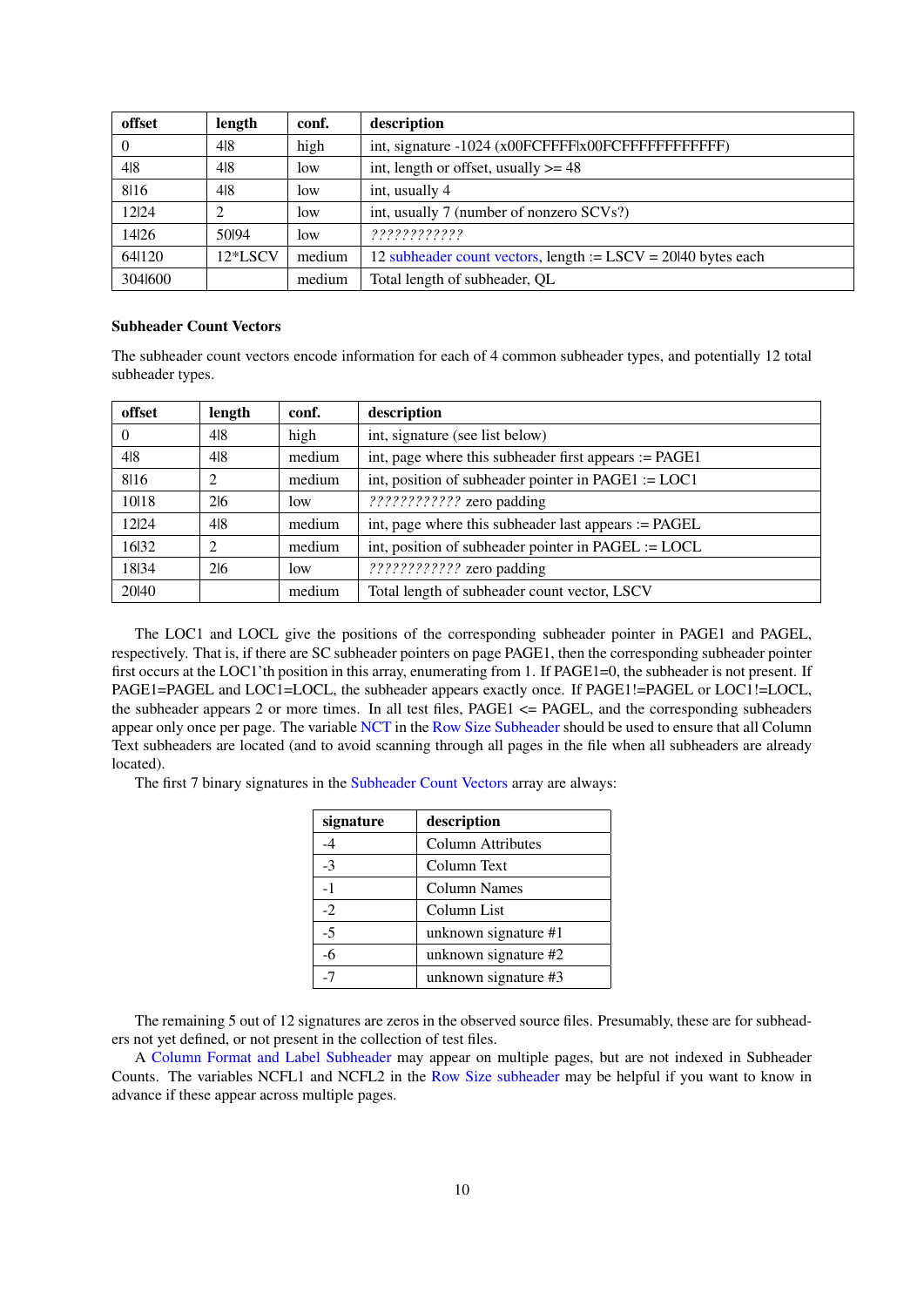## <span id="page-10-1"></span>Column Text Subheader

The column text subheader contains a block of text associated with columns, including the column names, labels, and formats. However, this subheader is not sufficient to parse this information. Other subheaders (e.g. the [column](#page-10-0) [name subheader\)](#page-10-0), which point to specific elements within this subheader are also needed.

| offset   | length         | conf.  | description                                                     |  |
|----------|----------------|--------|-----------------------------------------------------------------|--|
| $\Omega$ | 4 8            | high   |                                                                 |  |
| 4 8      | $\mathfrak{D}$ | medium | int, size of text block $(OL - 16120)$                          |  |
| 610      | $\overline{2}$ | low    | ????????????                                                    |  |
| 8112     | $\overline{2}$ | low    | ????????????                                                    |  |
| 10114    | $\overline{c}$ | low    | ????????????                                                    |  |
| 12116    | $\mathcal{L}$  | low    | ????????????                                                    |  |
| 14 18    | $\overline{2}$ | low    | ????????????                                                    |  |
| 16 20    | varies         | medium | ascii, compression & Creator PROC step name that generated data |  |
| varies   | $\%$ QL        | high   | ascii, combined column names, labels, formats                   |  |

This subheader sometimes appears more than once; each is a separate array. If so, the "column name index" field in [column name pointers](#page-11-1) selects a particular text array - 0 for the first array, 1 for the second, etc. Similarly, "column format index" and "column label index" fields also select a text array. Offsets to strings within the text array are multiples of 4, so the column names and labels section of the array often contains many nulls for padding.

The variables LCS and LCP from the [Row Size subheader](#page-7-1) refer to a text field at the start of the text array (at offset 16|20) in the first Column Text subheader (before the column name strings). This text field also contains compression information. The following logic decodes this initial field:

- 1. If the first 8 bytes of the field are blank, file is not compressed, and set LCS=0. The Creator PROC step name is the LCP bytes starting at offset 16.
- 2. If LCS > 0 (still), the file is not compressed, the first LCS bytes are the Creator Software string (padded with nulls). Set LCP=0. Stat/Transfer files use this pattern.
- 3. If the first 8 bytes of the field are SASYZCRL, the file is compressed with Run Length Encoding. The Creator PROC step name is the LCP bytes starting at offset 24.
- 4. If the first 8 bytes are nonblank and options 2 or 3 above are not used, this probably indicates COM-PRESS=BINARY. We need test files to confirm this, though.

## <span id="page-10-0"></span>Column Name Subheader

Column name subheaders contain a sequence of [column name pointers](#page-11-1) to the offset of each column name relative to a [column text subheader.](#page-10-1) There may be multiple column name subheaders, indexing into multiple column text subheaders.

| offset     | length   | conf.  | description                                         |  |
|------------|----------|--------|-----------------------------------------------------|--|
| $\theta$   | 4 8      | high   |                                                     |  |
| 4 8        |          | medium | int, length of remaining subheader (QL - 16/20)     |  |
| 610        |          | low    | ????????????                                        |  |
| 8112       |          | low    | ????????????                                        |  |
| 10 14      |          | low    | ????????????                                        |  |
| 12116      | $8*CMAX$ | medium | column name pointers (see below), CMAX=(QL-20l28)/8 |  |
| <b>MCN</b> | 8112     | low    | zeros, $12/16 + 8*CMAX := MCN$                      |  |

Each column name subheader holds CMAX column name pointers. When there are multiple column name subheaders, CMAX will be less than NCOL.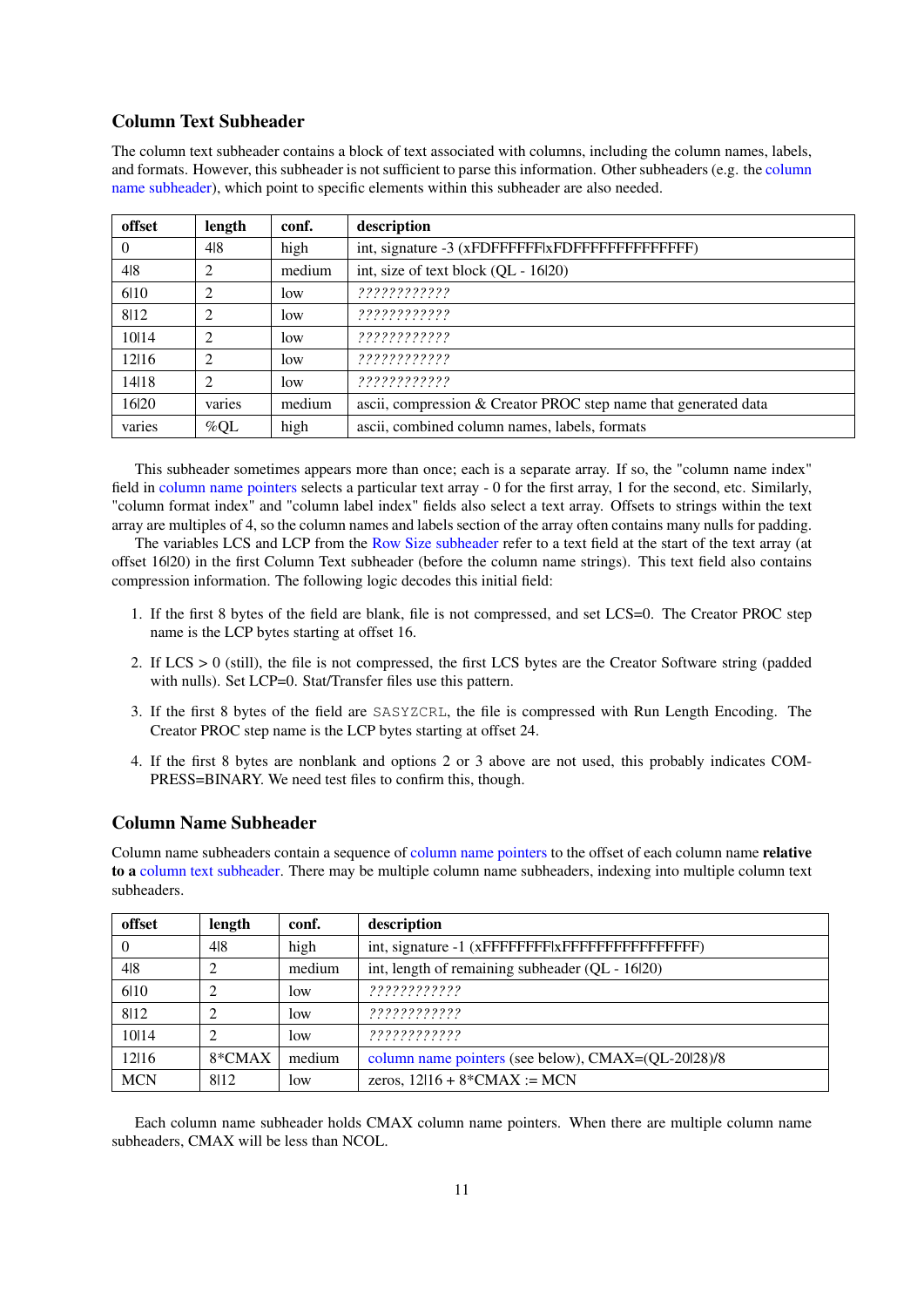#### <span id="page-11-1"></span>Column Name Pointers

| offset   | length | conf. | description                                                                                      |
|----------|--------|-------|--------------------------------------------------------------------------------------------------|
| $\theta$ | ∍      | high  | int, column name index to select Column Text Subheader                                           |
|          | 2      | high  | int, column name offset w.r.t. end of selected Column Text signature. Always a multiple<br>of 4. |
|          | ◠      | high  | int, column name length                                                                          |
| 6        | ↑      | low   | zeros                                                                                            |
| 8        |        | high  | Total length of column name pointer                                                              |

## <span id="page-11-3"></span>Column Attributes Subheader

The column attribute subheader holds information regarding the column offsets within a data row, the column widths, and the column types (either numeric or character). The column attribute subheader sometimes occurs more than once (in test data). In these cases, column attributes are applied in the order they are parsed.

| offset         | length         | conf.  | description                                                            |  |
|----------------|----------------|--------|------------------------------------------------------------------------|--|
| $\overline{0}$ | 418            | high   |                                                                        |  |
| 4 8            |                | medium | int, length of remaining subheader                                     |  |
| 610            | $\overline{c}$ | low    | ?????????????                                                          |  |
| 8112           | $\overline{c}$ | low    | ????????????                                                           |  |
| 1014           | ∍              | low    | ????????????                                                           |  |
| 12 16          | LCAV*CMAXhigh  |        | column attribute vectors (see below), CMAX=(QL-20128)/LCAV, LCAV=12116 |  |
| <b>MCA</b>     | 8112           | low    | $MCA = 12116 + LCAV*CMAX$                                              |  |

### <span id="page-11-2"></span>Column Attribute Vectors

| offset   | length | conf. | description                                       |
|----------|--------|-------|---------------------------------------------------|
| $\theta$ | 418    | high  | int, column offset in data row (in bytes)         |
| 4 8      | 4      | high  | int, column width                                 |
| 8112     |        | low   | name length flag                                  |
| 10 14    |        | high  | int, column type $(1 =$ numeric, $2 =$ character) |
| 11 15    |        | low   | ????????????                                      |
| 12116    |        | high  | Total length of column attribute vector, LCAV     |

Observed values of name length flag in the source files:

| name length flag | description                                                           |  |  |
|------------------|-----------------------------------------------------------------------|--|--|
|                  | name length $\leq$ 8                                                  |  |  |
| 1024             | usually means name length $\leq 8$ , but sometimes the length is 9-12 |  |  |
| 2048             | name length $> 8$                                                     |  |  |
| 2560             | name length $> 8$                                                     |  |  |

## <span id="page-11-0"></span>Column Format and Label Subheader

The [column](#page-10-1) format and label subheader contains pointers to a column format and label relative to a column [text subheader.](#page-10-1) Since the column label subheader only contains information regarding a single column, there are typically as many of these subheaders as columns. The structure of column format pointers was contributed by Clint Cummins.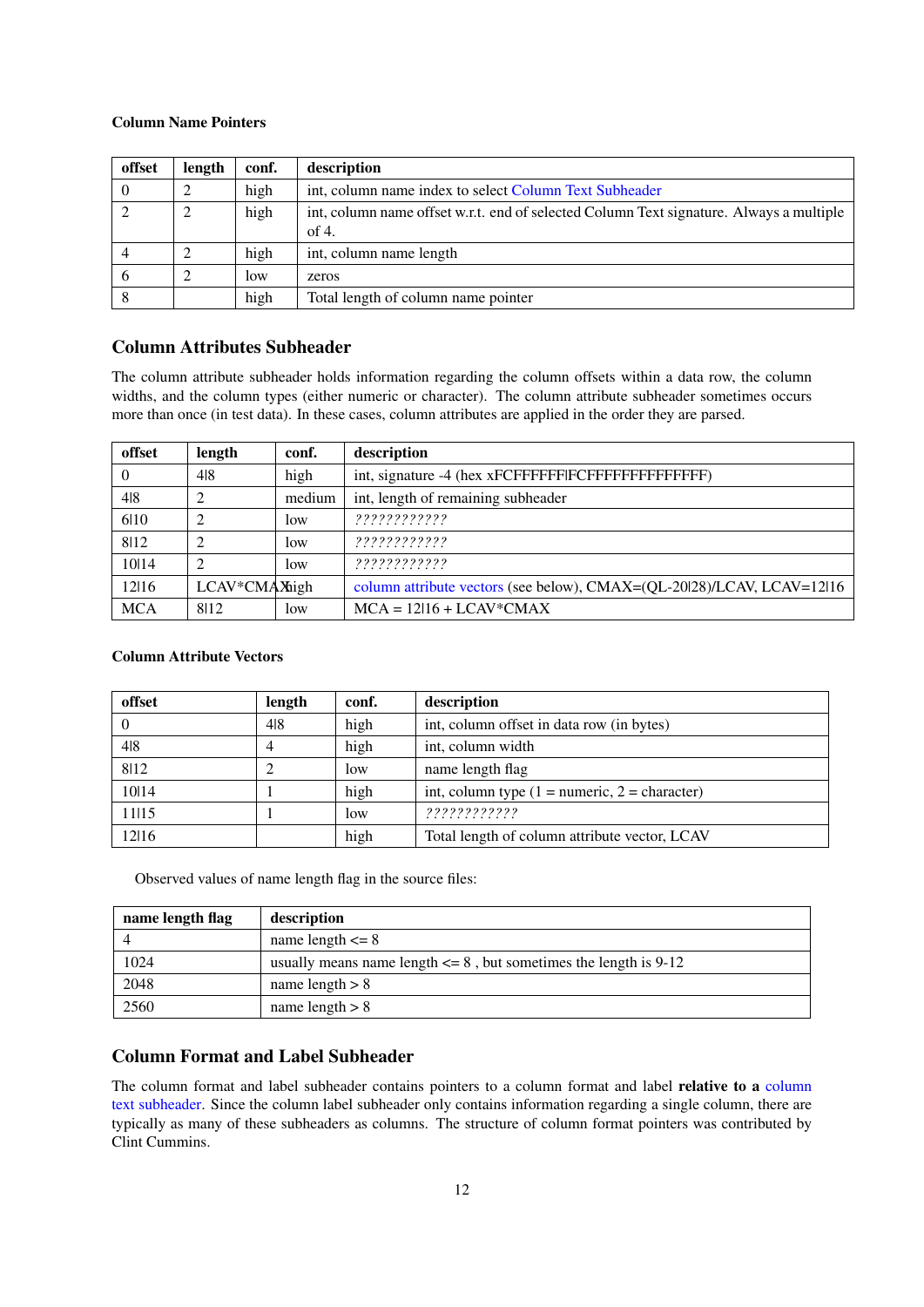| offset   | length         | conf.  | description                                                                                 |  |  |  |
|----------|----------------|--------|---------------------------------------------------------------------------------------------|--|--|--|
| $\Omega$ | 418            | high   | int, signature $-1026$ (hex FEFB & 2 or 6 FFs)                                              |  |  |  |
| 4 8      | 30138          | low    | ?????????????                                                                               |  |  |  |
| 34 46    | 2              | high   | int, column format index to select Column Text Subheader                                    |  |  |  |
| 36 48    | $\overline{2}$ | high   | int, column format offset w.r.t. end of selected Column Text signature. A multiple of<br>4. |  |  |  |
| 38150    | 2              | high   | int, column format length                                                                   |  |  |  |
| 40152    | 2              | high   | int, column label index to select Column Text Subheader                                     |  |  |  |
| 42154    | 2              | high   | int, column label offset w.r.t. end of selected Column Text signature. A multiple of<br>4.  |  |  |  |
| 4456     | 2              | high   | int, column label length                                                                    |  |  |  |
| 4658     | 6              | low    | ????????????                                                                                |  |  |  |
| 52164    |                | medium | Total length of subheader, OL                                                               |  |  |  |

## Column List Subheader

The purpose of this subheader is not clear. But the structure is partly identified. Information related to this subheader was contributed by Clint Cummins. eyecarex (created by Stat/Transfer) does not have this subheader.

| offset     | length         | conf.  | description                                              |  |  |
|------------|----------------|--------|----------------------------------------------------------|--|--|
| $\theta$   | 418            | high   | int, signature $-2$ (hex FE & 3 or 7 FFs)                |  |  |
| 4 8        | 2              | low    | int, value close to offset in subheader pointer          |  |  |
| 610        | 6              | low    | ?????????????                                            |  |  |
| 12116      | 418            | medium | int, length of remaining subheader                       |  |  |
| 16 24      | $\overline{2}$ | low    | int, usually equals NCOL                                 |  |  |
| 18 26      | 2              | medium | int, length of column list := $CL$ , usually $CL > NCOL$ |  |  |
| 20128      | $\overline{2}$ | low    | int, usually 1                                           |  |  |
| 22130      | $\overline{2}$ | low    | int, usually equals NCOL                                 |  |  |
| 24132      | 2              | low    | int, usually 3 equal values                              |  |  |
| 26 34      | 2              | low    | int, usually 3 equal values                              |  |  |
| 28136      | $\overline{2}$ | low    | int, usually 3 equal values                              |  |  |
| 30138      | $2*CL$         | medium | column list values (see below)                           |  |  |
| <b>MCL</b> | 8              | low    | usually zeros, $30138 + 2*CL := MCL$                     |  |  |

#### <span id="page-12-0"></span>Column List Values

These values are 2 byte integers, with (CL-NCOL) zero values. Each nonzero value is unique, between -NCOL and NCOL. The significance of signedness and ordering is unknown. The values do not correspond to a sorting order of columns.

### Compressed Binary Data Subheader

When a SAS7BDAT file is created by SAS with the option COMPRESS=CHAR or COMPRESS=YES, each row of data is compressed independently with a Run Length Encoding (RLE) structure. This yields a variable length compressed row. Each such row is stored in a single subheader in sequential order, indexed by the [subheader](#page-6-0) [pointers.](#page-6-0) A RLE compressed data row is identified by COMP=4 in the subheader pointer, and does not have a subheader signature. If a particular row had highly variable data and yielded no compression, it is still stored in a subheader, but uncompressed with COMP=0 instead of COMP=4. The test file compress\_yes.sas7bdat has such highly variable (random) data and all its rows are in this COMP=0 form of subheaders. It takes up more space than the uncompressed version compress\_no.sas7bdat, due to the extra length of the subheader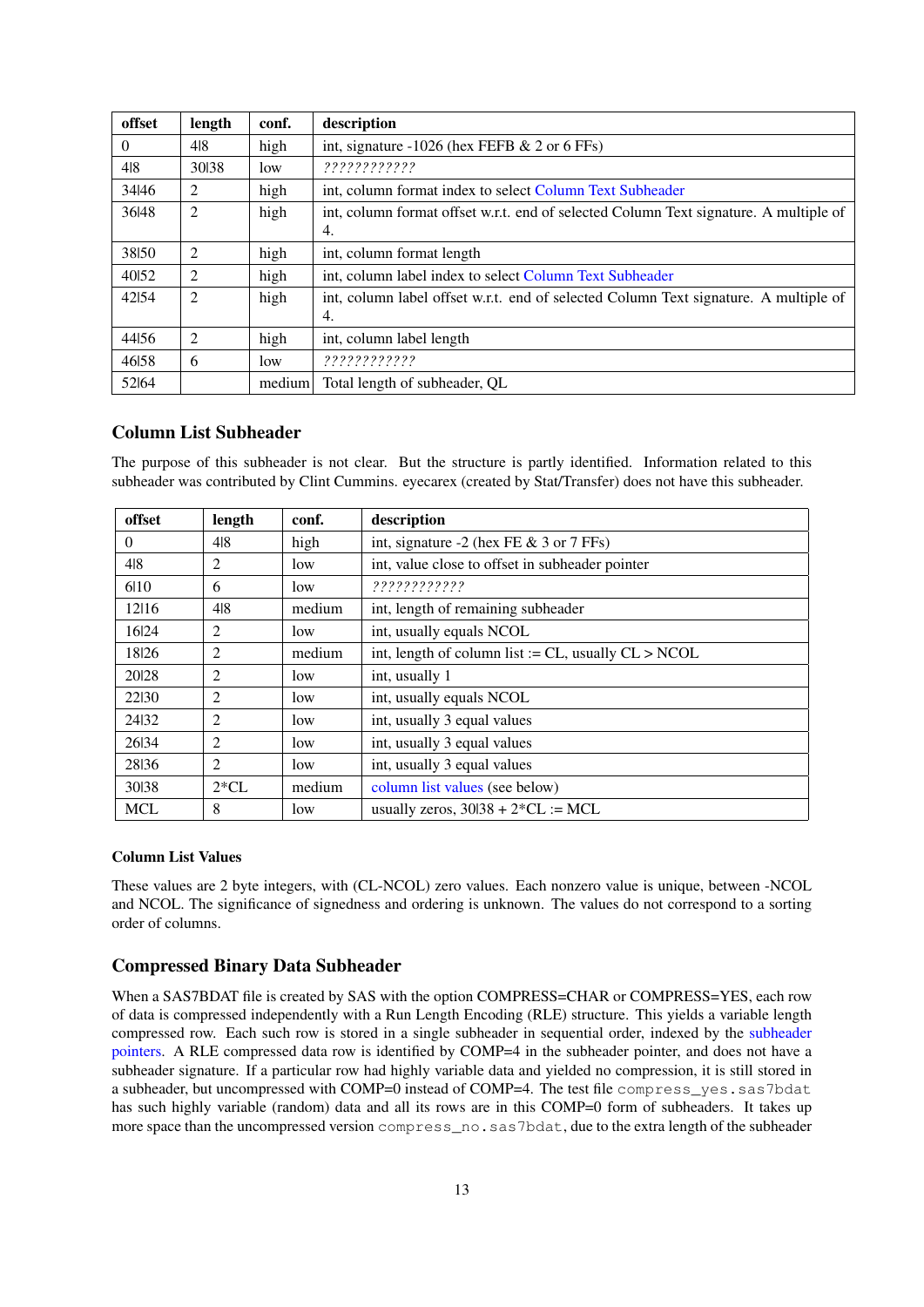pointers. The final subheader on a page is usually COMP=1, which indicates a truncated row to be ignored; the complete data row appears on the next page.

The SAS option COMPRESS=BINARY apparently uses a RDC (Ross Data Compression) structure instead of RLE. We need more test files to investigate this structure, and only document RLE at present.

#### Run Length Encoding

In RLE, the compressed row data is a series of control bytes, each optionally followed by data bytes. The control byte specifies how the data bytes are interpreted, or is self contained. The control byte has 2 parts - the upper 4 bits are the Command, and the lower 4 bits are the Length. Each is an uint in the range 0-15. For example, control byte 82 (hex) is Command 8 and Length 2, and control byte F4 (hex) is command 15 (F hex) and Length 4. We have identified the functions of the 11 different Command values which are observed in the test files. The RLE structure was contributed by Clint Cummins.

|                |                          | <b>Commandength Name</b> | <b>Function</b>                                                                                                                                      |  |  |
|----------------|--------------------------|--------------------------|------------------------------------------------------------------------------------------------------------------------------------------------------|--|--|
| $\Omega$       | $\Omega$                 | Copy64                   | using the first byte as a uint length L $(0-255)$ , Copy the next N=64+L bytes from the<br>input to the output (copies 64 to 319 bytes)              |  |  |
| $\mathbf{1}$   | $\gamma$                 | $\overline{\mathcal{E}}$ | ???????????? (not observed in test files)                                                                                                            |  |  |
| $\overline{c}$ | $\overline{\mathcal{L}}$ | $\overline{\mathcal{L}}$ | ???????????? (not observed in test files)                                                                                                            |  |  |
| 3              | $\gamma$                 | $\overline{\mathcal{L}}$ | ???????????? (not observed in test files)                                                                                                            |  |  |
| $\overline{4}$ | $\gamma$                 | $\overline{\cdot}$       | ???????????? (not observed in test files)                                                                                                            |  |  |
| 5              | $\gamma$                 | 7                        | ???????????? (not observed in test files)                                                                                                            |  |  |
| 6              | $\Omega$                 |                          | InsertBlank1 $\bar{u}$ sing the first byte as a uint length L, Insert N=17+L blanks (decimal 32, hex 20) in the<br>output (inserts 17 to 273 blanks) |  |  |
| $\overline{7}$ | $\Omega$                 |                          | InsertZero1/7 using the first byte as a uint length L, Insert $N=17+L$ zero bytes in the output                                                      |  |  |
| 8              | L                        | Copy1                    | using the Length bits as a uint length L $(0-15)$ , Copy the next N=1+L bytes from the<br>input to the output (copies 1 to 16 bytes)                 |  |  |
| 9              | L                        | Copy17                   | Copy the next $N=17+L$ bytes from the input to the output (copies 17 to 32 bytes)                                                                    |  |  |
| 10<br>(A)      | L                        | Copy33                   | Copy the next $N=33+L$ bytes from the input to the output (copies 33 to 48 bytes)                                                                    |  |  |
| 11<br>(B)      | L                        | Copy49                   | Copy the next N=49+L bytes from the input to the output (copies 49 to 64 bytes)                                                                      |  |  |
| 12<br>(C)      | L                        |                          | InsertByte $3$ Insert N=3+L copies of the next byte in the output (inserts 3 to 18 bytes)                                                            |  |  |
| 13<br>(D)      | L                        | Insert@2                 | Insert N=2+L $\omega$ (decimal 64, hex 40) bytes in the output (inserts 2 to 17 $\omega$ bytes)                                                      |  |  |
| 14<br>(E)      | L                        |                          | InsertBlank $2$ Insert N=2+L blanks in the output                                                                                                    |  |  |
| 15<br>(F)      | L                        |                          | InsertZero2 Insert N=2+L zero bytes in the output                                                                                                    |  |  |

The most common Commands in obs\_all\_perf\_1.sas7bdat are F and 8 (alternating). This file is entirely 8 byte doubles, so the F commands often handle consecutive zero bytes in zero value doubles.

#### RLE Example 1

Compressed data row:

```
87 A B C D E F G H F2 8A 1 2 3 4 5 6 7 8 9 A B D0 A1 a b c d e f g ... z
CB -8-data-bytes-- CB CB --11-data-bytes------ CB CB --34-data-bytes--
Copy1 InsertZero2 Ins Copy33 next 34 bytes
Next 8 bytes 4 00h bytes 2 40h
There are 5 Control Bytes (CB) in the above sequence.
```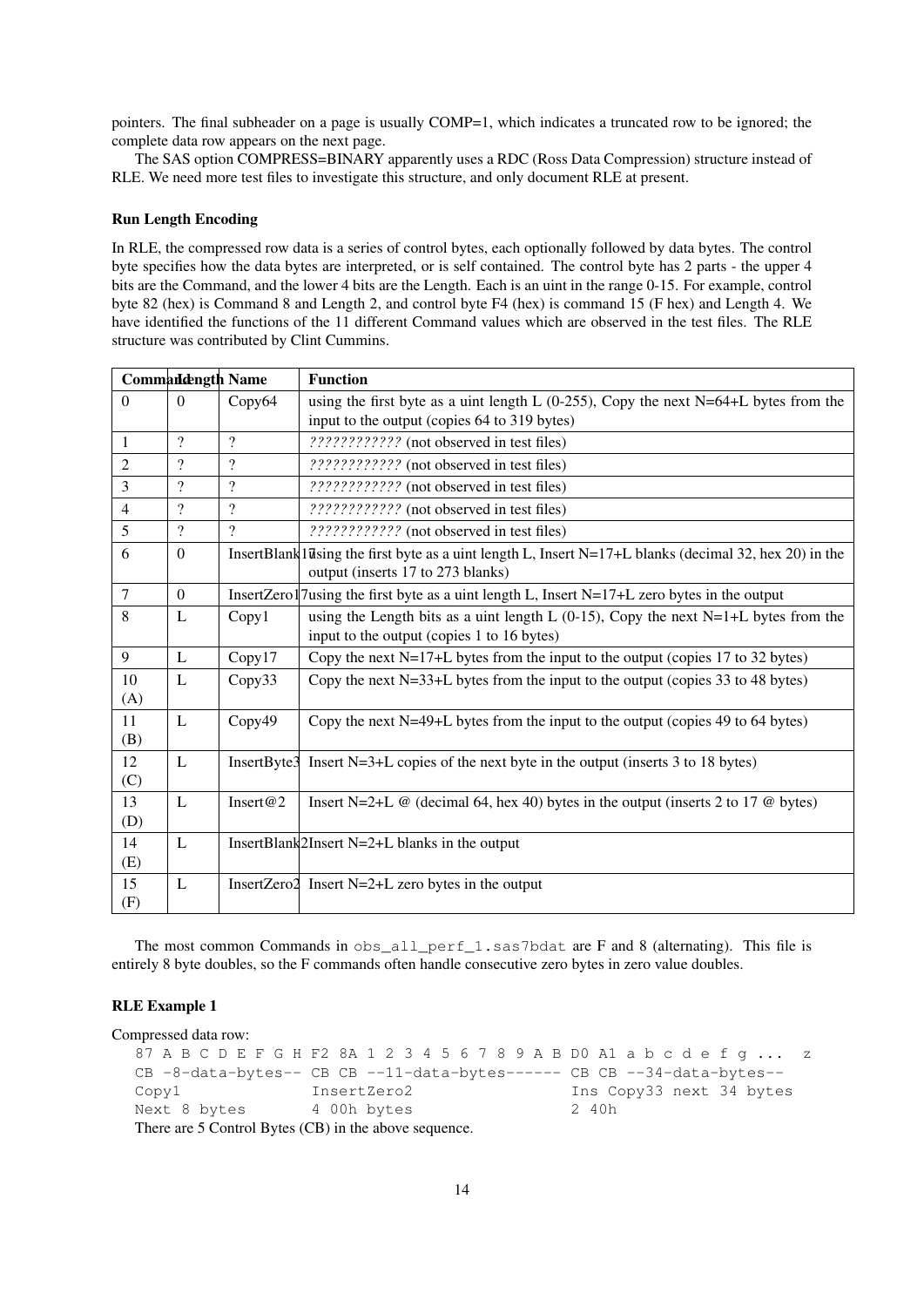- 1. 87: Copy1 next 8 bytes
- 2. F2: InsertZero2 4 00h bytes
- 3. 8A: Copy1 next 11 bytes
- 4. D0: Insert@2 2 40h bytes
- 5. A1: Copy33 next 34 bytes

Output uncompressed row:

A B C D E F G H 00 00 00 00 1 2 3 4 5 6 7 8 9 A B 40 40 a b c ... z

#### RLE Example 2

Compressed data row:

```
87 A B C D E F G H C1 99 A5 a b c ...
CB -8-data-bytes-- CB ar CB -last-bytes
Copy1 8 InsBy Copy33 38 bytes
Control Bytes in Example 2:
```
1. 87: Copy1 next 8 bytes

2. C1,99: InsertByte3 4 99h bytes

3. A5: Copy33 next 38 bytes

```
Output uncompressed row:
```

```
A B C D E F G H 99 99 99 99 a b c ... z
```
Once a data row is uncompressed, use the [SAS7BDAT Packed Binary Data](#page-14-0) description below to read the variables.

## <span id="page-14-0"></span>SAS7BDAT Packed Binary Data

SAS7BDAT packed binary are uncompressed, and appear after any subheaders on the page; see the [Page Offset](#page-5-1) [Table.](#page-5-1) These data are stored by rows, where the size of a row (in bytes) is defined by the [row size subheader.](#page-7-1) When multiple rows occur on a single page, they are immediately adjacent. When a database contains many rows, it is typical that the collection of rows (i.e. their data) is evenly distributed to a number of 'data' pages. However, in test files, no single row's data is broken across two or more pages. A single data row is parsed by interpreting the binary data according to the collection of column attributes contained in the [column attributes subheader.](#page-11-3) Binary data can be interpreted in two ways, as ASCII characters, or as floating point numbers. The column width attribute specifies the number of bytes associated with a column. For character data, this interpretation is straight-forward. For numeric data, interpretation of the column width is more complex.

The common binary representation of floating point numbers has three parts; the sign  $(s)$ , exponent  $(e)$ , and mantissa (m). The corresponding floating point number is  $s * m * b$  ^ e, where b is the base (2 for binary, 10 for decimal). Under the IEEE 754 floating point standard, the sign, exponent, and mantissa are encoded by 1, 11, and 52 bits respectively, totaling 8 bytes. In SAS7BDAT file, numeric quantities can be 3, 4, 5, 6, 7, or 8 bytes in length. For numeric quantities of less than 8 bytes, the remaining number of bytes are truncated from the least significant part of the mantissa. Hence, the minimum and maximum numeric values are identical for all byte lengths, but shorter numeric values have reduced precision.

Reduction in precision is characterized by the largest integer such that itself and all smaller integers have an exact representation, denoted M. At best, all integers greater than M are approximated to the nearest multiple of b. The table of [numeric binary formats](#page-15-1) below lists M values and describes how bits are distributed among the six possible column widths in SAS7BDAT files, and lists.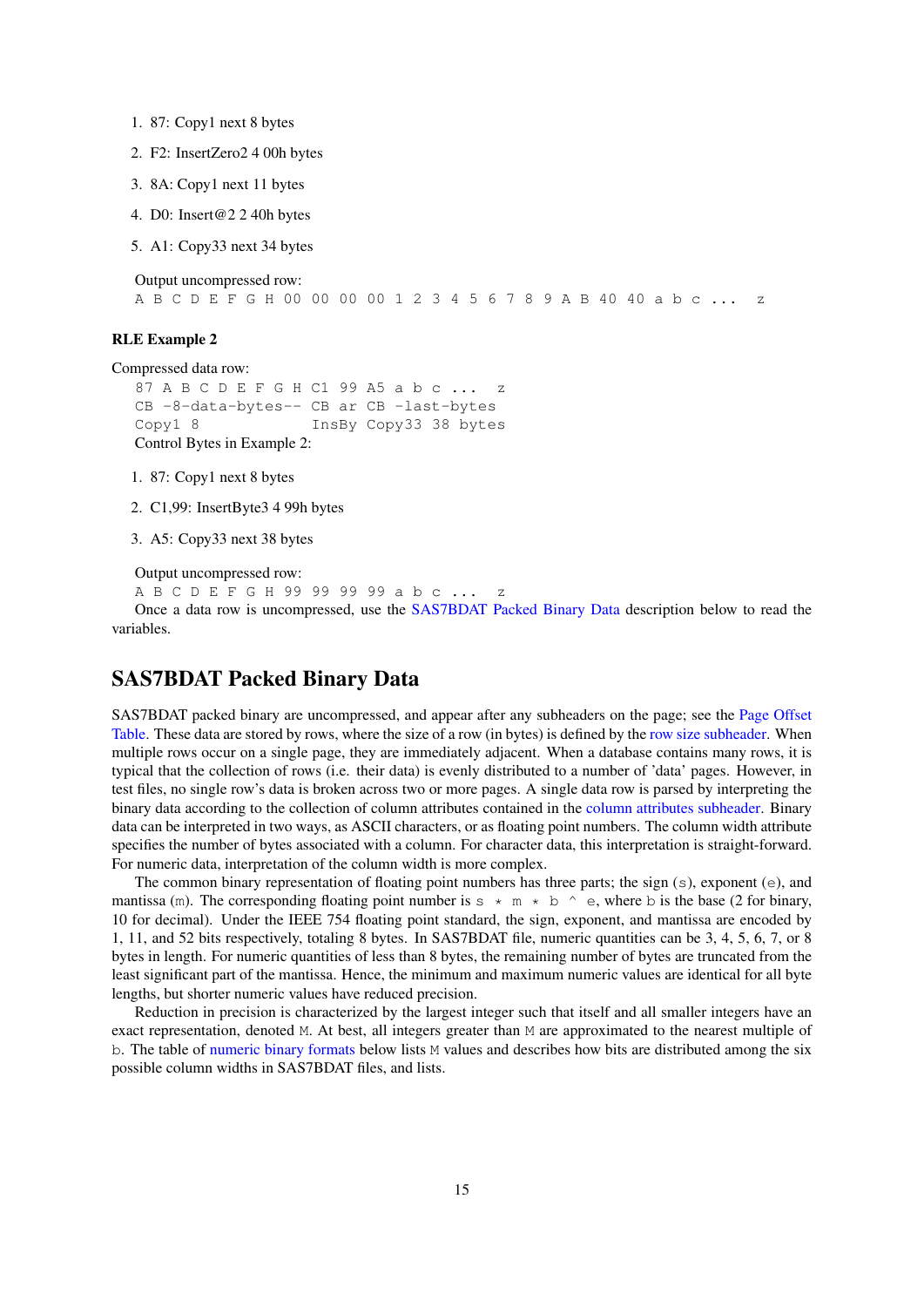### <span id="page-15-1"></span>Numeric Binary Formats

| size  | bytes | sign | exponent | mantissa | M                |
|-------|-------|------|----------|----------|------------------|
| 24bit | 2     |      |          | 12       | 8192             |
| 32bit | 4     |      | 11       | 20       | 2097152          |
| 40bit |       |      | 11       | 28       | 536870912        |
| 48bit | 6     |      | 11       | 36       | 137438953472     |
| 56bit |       |      | 11       | 44       | 35184372088832   |
| 64bit | 8     |      |          | 52       | 9007199254740990 |

## Dates, Currency, and Formatting

Column formatting infomation is encoded within the [Column Text Subheader](#page-10-1) and [Column Format and Label Sub](#page-11-0)[header.](#page-11-0) Columns with formatting information have special meaning and interpretation. For example, numeric values may represent dates, encoded as the number of seconds since midnight, January 1, 1960. The format string for fields encoded this way is "DATETIME". Using R, these values may be converted using the as.POSIXct or as.POSIXlt functions with argument origin="1960-01-01". The most common date format strings correspond to numeric fields, and are interpreted as follows:

| Format          | <b>Interpretation</b>                   | <b>R</b> Function |
|-----------------|-----------------------------------------|-------------------|
| <b>DATE</b>     | Number of days since January 1, 1960    | chron::chron      |
| <b>TIME</b>     | Number of seconds since midnight        | as.POSIXct        |
| <b>DATETIME</b> | Number of seconds since January 1, 1960 | as.POSIXct        |

There are many additional format strings for numeric and character fields.

# <span id="page-15-0"></span>Platform Differences

The test files referenced in data/sas7bdat.sources.RData were examined over a period of time. Files with non-Microsoft Windows markings were only observed late into the writing of this document. Consequently (but not intentionally), the SAS7BDAT description above was first deduced for SAS datasets generated on the most commonly observed platform: Microsoft Windows. The extensions to SAS7BDAT files for **u64** and non-Intel formats was contributed a little later by Clint Cummins.

In particular, the files natlerr1944.sas7bdat, natlerr2006.sas7bdat appear to be generated on the 'SunOS' platform (u64, non-Intel). txzips.sas7bdat was created on Linux 64-bit SAS server (u64, Intel). eyecarex.sas7bdat is non-Intel, possibly 32-bit PowerPC.

The files cfrance2.sas7bdat, cfrance.sas7bdat, coutline.sas7bdat, gfrance2.sas7bdat, gfrance.sas7bdat, goutline.sas7bdat, xfrance2.sas7bdat, xfrance.sas7bdat, xoutline.sas7bdat appear to be generated on a 32-bit 'Linux' Intel system. They have the same format as Windows files, except for the (ignorable) OS strings in the first header.

Text may appear in non-ASCII compatible, partially ASCII compatible, or multi-byte encodings. In particular, Kasper Sorenson discovered some text that appears to be encoded using the Windows-1252 'code page'.

#### Key Test Files

| filename          | format features                                                 |  |
|-------------------|-----------------------------------------------------------------|--|
| acadindx.sas7bdat | non-u64, Intel (most files are like this one)                   |  |
| br.sas7bdat       | truncated doubles (widths 3,4,6; compare with br2 widths all 8) |  |
| eyecarex.sas7bdat | non-u64, non-Intel, written by Stat/Transfer                    |  |
| txzips.sas7bdat   | u <sub>64</sub> . Intel                                         |  |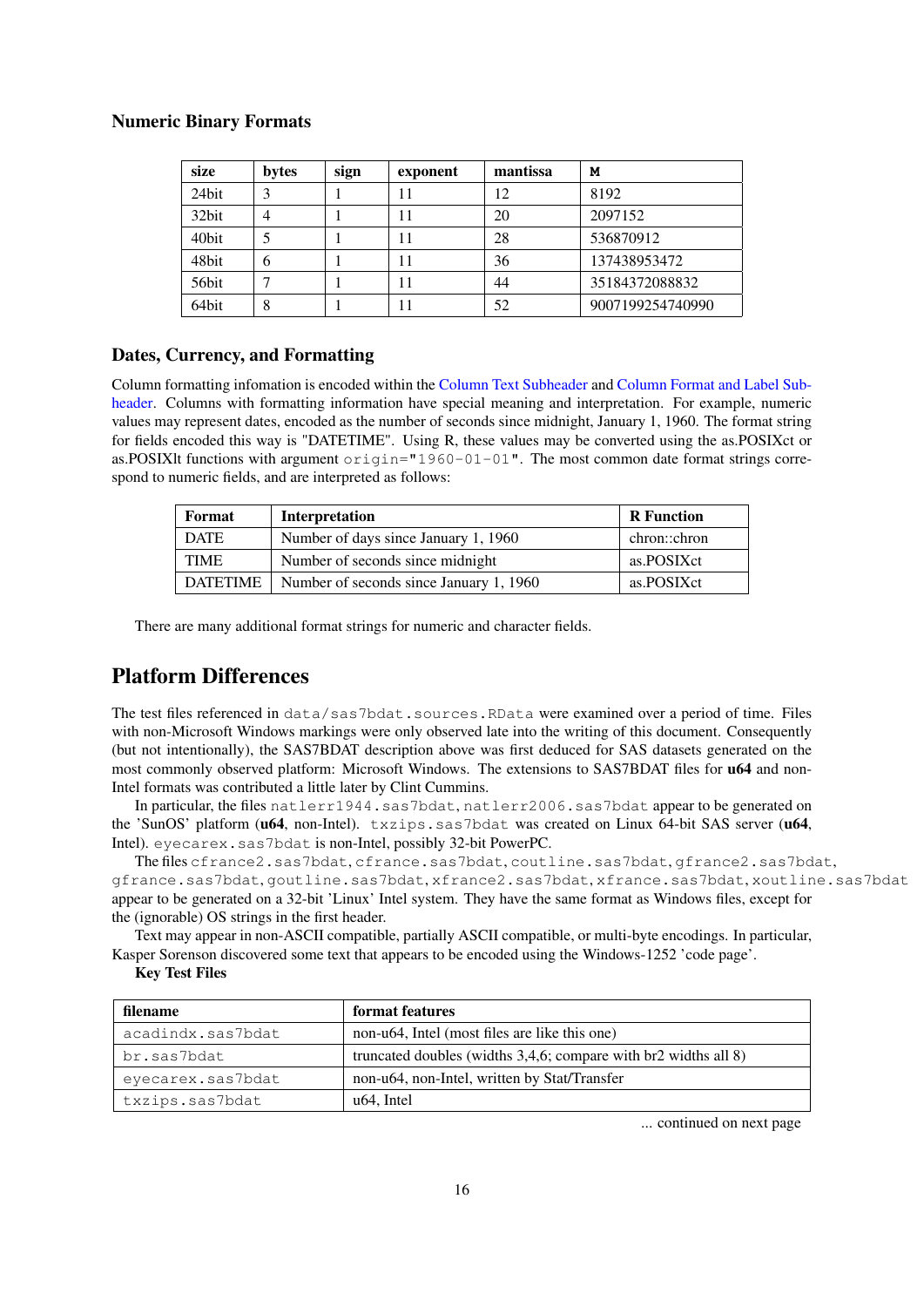| filename                                           | format features                                                                                      |
|----------------------------------------------------|------------------------------------------------------------------------------------------------------|
| natlterr1994.sas7bdat                              | u <sub>64</sub> , non-Intel                                                                          |
| hltheds2006.sas7bdat                               | 2 Column Attributes subheaders                                                                       |
| moshim.sas7bdat                                    | 3 Column Attributes subheaders                                                                       |
| flightdelays.sas7bdat                              | 2 Column Text subheaders                                                                             |
|                                                    | $ymcls_p2_long_040506$ . sas 75 Gotumn Text subheaders, first Column Attributes subheader is on page |
|                                                    | 6                                                                                                    |
| flightschedule.sas7bdat                            | 2+ Column Text subheaders                                                                            |
| internationalflight.sas7b2HaColumn Text subheaders |                                                                                                      |
| marchflights.sas7bdat                              | 2+ Column Text subheaders                                                                            |
| mechanicslevel1.sas7bdat                           | 2+ Column Text subheaders                                                                            |
| compress yes.sas7bdat                              | COMPRESS=CHAR, one PGTYPE=-28672, no RLE compression                                                 |
|                                                    | $(COMP=0)$                                                                                           |
| obs all perf 1.sas7bdat                            | COMPRESS=CHAR, many PGTYPE=16384, much RLE compression                                               |
|                                                    | $(COMP=4)$                                                                                           |

# <span id="page-16-0"></span>Compression Data

The table below presents the results of compression tests on a collection of 142 SAS7BDAT data files (sources in data/). The 'type' field represents the type of compression, 'ctime' is the compression time (in seconds), 'dtime' is the decompression time, and the 'compression ratio' field holds the cumulative disk usage (in megabytes) before and after compression. Although the xz algorithm requires significantly more time to compress these data, the decompression time is on par with gzip.

| type       | ctime  | dtime | compression ratio     |
|------------|--------|-------|-----------------------|
| $gzip -9$  | 76.7s  | 2.6s  | $541M / 30.3M = 17.9$ |
| $bzip2 -9$ | 92.7s  | 11.2s | $541M / 19.0M = 28.5$ |
| xz -9      | 434.2s | 2.7s  | $541M / 12.8M = 42.3$ |

# <span id="page-16-1"></span>Software Prototype

The prototype program for reading SAS7BDAT formatted files is implemented entirely in R (see file  $src / s$ as7bdat.R). Files not recognized as having been generated under a Microsoft Windows platform are rejected (for now). Implementation of the read.sas7bdat function should be considered a 'reference implementation', and not one designed with performance in mind.

There are certain advantages and disadvantages to developing a prototype of this nature in R. Advantages:

- 1. R is an interpreted language with built-in debugger. Hence, experimental routines may be implemented and debugged quickly and interactively, without the need of external compiler or debugger tools (e.g. gcc, gdb).
- 2. R programs are portable across a variety of computing platforms. This is especially important in the present context, because manipulating files stored on disk is a platform-specific task. Platform-specific operations are abstracted from the R user.

Disadvantages:

- 1. Manipulating binary (raw) data in R is a relatively new capability. The best tools and practices for binary data operations are not as developed as those for other data types.
- 2. Interpreted code is often much less efficient than compiled code. This is not major disadvantage for prototype implementations because human code development is far less efficient than the R interpreter. Gains